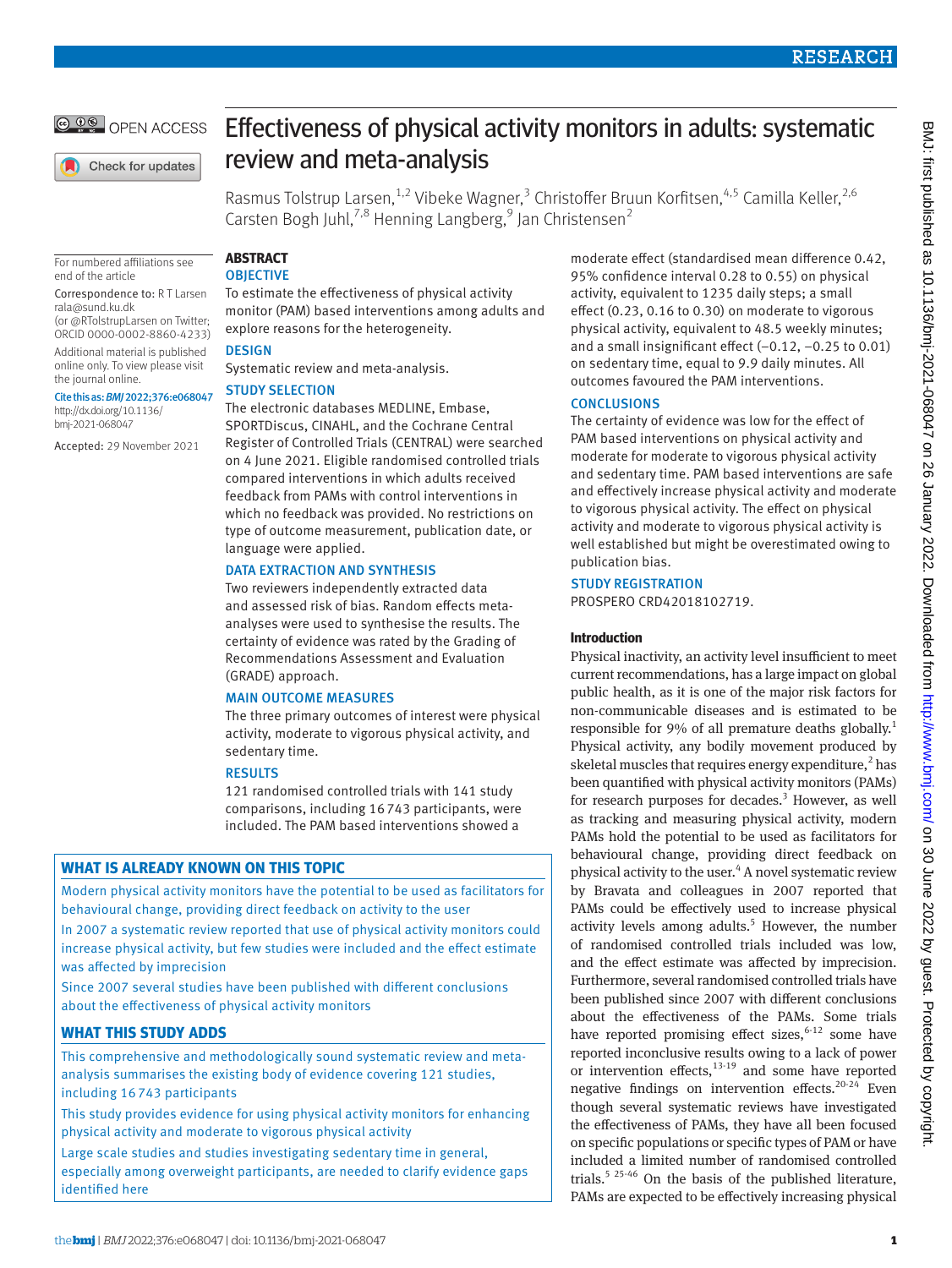activity behaviour in general. Nevertheless, as no systematic review has included all available studies, the evidence on the effectiveness of PAM based interventions promoting physical activity among all adults needs to be systematically reviewed according to best practice recommendations from the Cochrane Collaboration to provide high quality guidelines for a diverse audience with an interest in general medicine and public health. $47$ 

The objective of this systematic review and metaanalysis was to estimate the effect on physical activity, moderate and vigorous physical activity, and sedentary time from PAM based interventions compared with control interventions in which the participants did not receive feedback from PAMs in participants aged 18-65 years. Subsequently, we examined whether the effectiveness was affected by characteristics of studies and participants.

#### **Methods**

This systematic review and meta-analysis was conducted according to the recommendations from Cochrane and is reported according to the Preferred Reporting Items for Systematic Reviews and Meta-Analyses (PRISMA) statement. $4748$  The study protocol holds a detailed description of the methods, has been registered in the PROSPERO database, and has previously been published.<sup>49</sup>

#### Eligibility criteria

We included randomised controlled trials and randomised crossover trials. For studies to be considered eligible for inclusion, more than 80% of the study participants had to be above 18 years of age and below 65 years of age. We calculated age distributions by following the methods used by Hall and colleagues.<sup>50</sup> We included studies comparing any PAM based intervention in which the participants received feedback on their physical activity level from the PAMs. The PAMs may be portable or wearable, electronic or mechanical, and driven by accelerometers, pedometers, or global positioning systems. In all control interventions, the participants could not receive any feedback on their physical activity level from the PAMs

# **Outcomes**

The three primary outcomes of interest were changes in physical activity, moderate to vigorous physical activity, and sedentary time. If more than one relevant outcome was reported in a study on physical activity, we favoured daily step counts followed by daily metres walked and daily energy expenditure. Finally, if no objective measure was available for physical activity, we used self-reported measures. If more than one relevant outcome was reported in a study on moderate to vigorous physical activity, we favoured objectively measured activity followed by self-reported activity. If more than one relevant outcome was reported in a study on sedentary time, we favoured objectively measured sedentary time followed by self-reported sedentary time. For all three primary outcomes, we used the individual study definitions of physical activity, moderate to vigorous physical activity, and sedentary time. If a study reported only either physical activity or moderate to vigorous physical activity, we included the study results in the specific analysis only for that outcome. We extracted reported adverse events and dropouts.

#### Search methods for identification of studies

We searched the electronic databases MEDLINE, Embase, SPORTDiscus, CINAHL, and the Cochrane Central Register of Controlled Trials (CENTRAL) on 4 June 2021. The search string combined relevant keywords and MeSH/thesaurus terms for PAMs and study design. The search matrix is reported in the study protocol along with the full search strings. $49$  We contacted the authors of all unobtainable studies or studies with missing data. We applied no restrictions on language or publication date. Two reviewers (CK and VW) independently used citation pearl growing to hand search references of eligible studies and reviews identified from the search. We searched the database ClinicalTrials.gov to identify ongoing trials. We contacted the study authors of trial protocols if the trial status was uncertain (for example, if the anticipated completion date was overdue but no published study could be identified).

# Study selection, data extraction, and risk of bias

A combination of two reviewers (RTL, VW, CBK, CK, JC) independently screened all titles and abstracts of identified studies. At least one of the reviewers assessed the full text of articles judged to be eligible, and consensus on eligibility was reached by discussion. Two reviewers (RTL, VW, CBK, CK, CBJ, JC) independently extracted data and assessed risk of bias using the RoB 2.0 tool. $51$  Disagreements between reviewers were solved by consulting a third reviewer. To provide the most realistic comparisons, we used the most active control interventions as comparators if more than one control group was available in a study (for example, other non-PAM based behavioural change interventions over usual care interventions over wait list). We imputed median values as means and extracted the standard deviation; estimated it from the standard error, 95% confidence interval, P value, or interquartile range; or measured it on a graph, as recommended by the Cochrane Handbook.<sup>52</sup> Studies without any quantification of variance for endpoint scores had standard deviations imputed from baseline measures.

# Data synthesis

As described in a previous study protocol, $49$  we calculated the effect size as a standardised mean difference of the final scores and summarised it using a Hartung-Knapp-Sidik-Jonkman random effects meta-analysis after adjustment to Hedges'  $g<sub>1</sub>$ <sup>53 54</sup> We estimated the risk ratio for adverse events and dropouts, and studies with zero events were given 0.5 events for both the intervention and control group to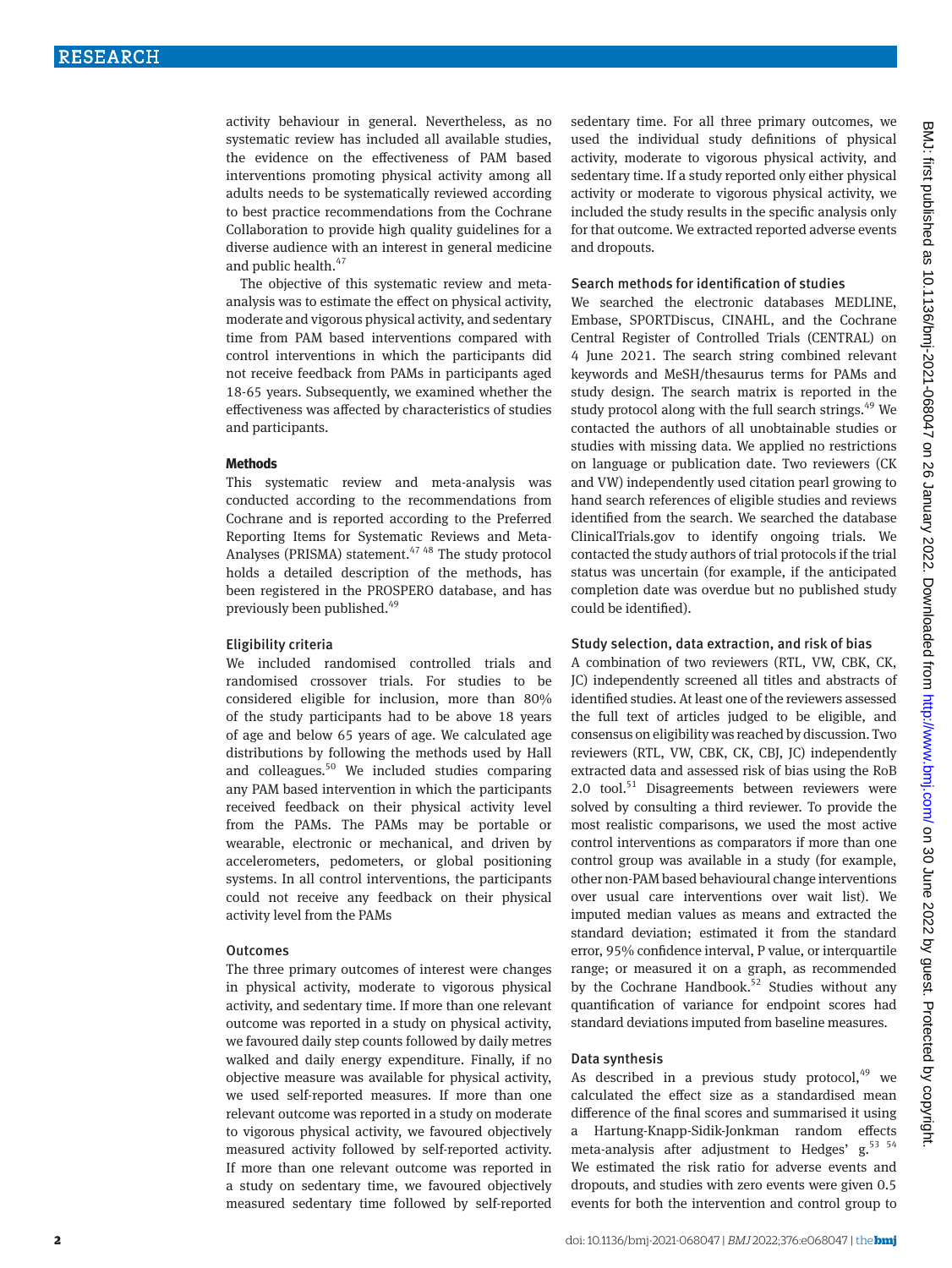be included.55 We extracted no follow-up data after the end of intervention scores.

We tested the heterogeneity of results by using the Cochrane  $Q$  test and quantified it as  $I^2$  values and the between study variance  $\tau^2$ . We assessed small study bias by calculating the Egger's test score; if this was significant, we used a trim and fill method to adjust for small study bias by removing the studies that caused the small study bias and then imputing missing studies on the bias corrected estimate.<sup>56 57</sup> Furthermore, we used a non-parametric Spearman's rank correlation test to investigate the relation between standardised mean difference and standard error; as a non-protocol defined sensitivity analysis, we used a Copas selection model to investigate the possibility of unpublished trials.58 For all statistical analyses, we considered an  $\alpha$  level of 0.05 to be statistically significant. We used RStudio version 1.3.1093, using R version 4.0.3, for all analyses and illustrations.

#### Subgroup analyses and analysis of heterogeneity

We investigated heterogeneity by doing subgroup analyses and stratified analyses on the following nominal variables: diagnoses, feedback frequency, and content of control intervention (active versus nonactive control). The description of these analyses can be found in the study protocol. However, we did not do the protocol defined analyses on type of intervention other than feedback from PAMs (for example, different types of behavioural change intervention or medical interventions related to the specific patient population of individual studies) owing to the complexity of the prevailing classification. We did not do the protocol defined subgroup analyses on whether the participants received feedback on their disease risks according to their physical activity level owing to insufficient data. Two reviewers (JC and RTL) independently rated the certainty of evidence for each outcome by using the Grading of Recommendations Assessment and Evaluation (GRADE) approach (domains used to assess the certainty of the evidence were risk of bias, inconsistency, indirectness, imprecision, and publication bias).59 60 We used the Cochrane rule of thumb (<0.4 interpreted as a small effect, 0.4-0.7 interpreted as a moderate effect, >0.7 interpreted as a large effect) to re-express the standardised mean differences in the summary of findings. $61$  As a sensitivity approach, we did cumulative meta-analyses to investigate by which year the pooled estimates were positive with at least a clinically relevant small effect (standardised mean difference <0.2 with 95% confidence).62 Another deviation from the study protocol was the use of gross national income per capita as a measure of a country's economy to explain the heterogeneity of the study results, over the protocol defined use of a country's gross domestic product. We did this because the World Bank uses gross national income to classify low, lower middle, upper middle, and high income countries.<sup>63</sup>

Some studies used non-blinded or non-sealed PAMs to assess the study groups during baseline and endpoint weeks. To investigate whether the pooled effect estimates were affected directly by bias due to deviations from the intended control interventions, we did a non-protocol defined sensitivity analysis to analyse whether the control groups were considered to be exposed for feedback from the PAMs.

### Patient and public involvement

Because this review did not focus on any specific patient population, no patients were directly involved in setting the research question or the outcome measures or in the design or implementation of the study. No patients were asked to advise on interpretation or writing up of results. However, the members of the research team have worked with physical activity behaviour among different patient populations, which have inspired this review. Patient representatives will be included in the dissemination of results, including the use of lay summaries describing the research and its results for non-scientific audiences.

#### **Results**

In total, we included 121 studies with 141 study comparisons and  $16743$  participants.<sup>6-12 14-24 64-167</sup> The search was conducted on 4 June 2021 and identified 18253 unique study references. Hand searching of 59 relevant reviews identified five additional studies.<sup>7175 93</sup> 106 110 We contacted 105 study authors for obtaining of full text or protocol details, confirmation of trial status, or sharing of preliminary or missing relevant data. The 67 unobtainable studies excluded as "no full text" were conference abstracts, inaccessible trials, or completed trial registrations for which the study report could not be found and the authors did not respond. Figure 1 shows the study selection process and reasons for exclusion in the full text screening.

# Characteristics of included studies

All 121 included studies were conducted in high income countries except for eight studies that were conducted in upper middle income countries.<sup>12 80 87</sup> <sup>104 123</sup> <sup>129</sup> <sup>150</sup> <sup>156</sup> Most of the included studies were European (31%) or North American (40%). Most of the studies were categorised as including mainly healthy participants (47%), followed by studies that reported including overweight participants (17%) and studies that reported including participants with cancer (12%). In total, 62% of the included studies used passive control comparisons, meaning that most of the control groups' participants received no active intervention content; 81% of the included studies used goal setting for the intervention group participants; and almost all (97%) of the included studies provided daily feedback on physical activity for the intervention group participants. The median duration of intervention among the included studies was 12 weeks. The median baseline daily step count was 6994, and the median body mass index was 27.8. The median age of the participants was 47 years, and the median proportion of female participants was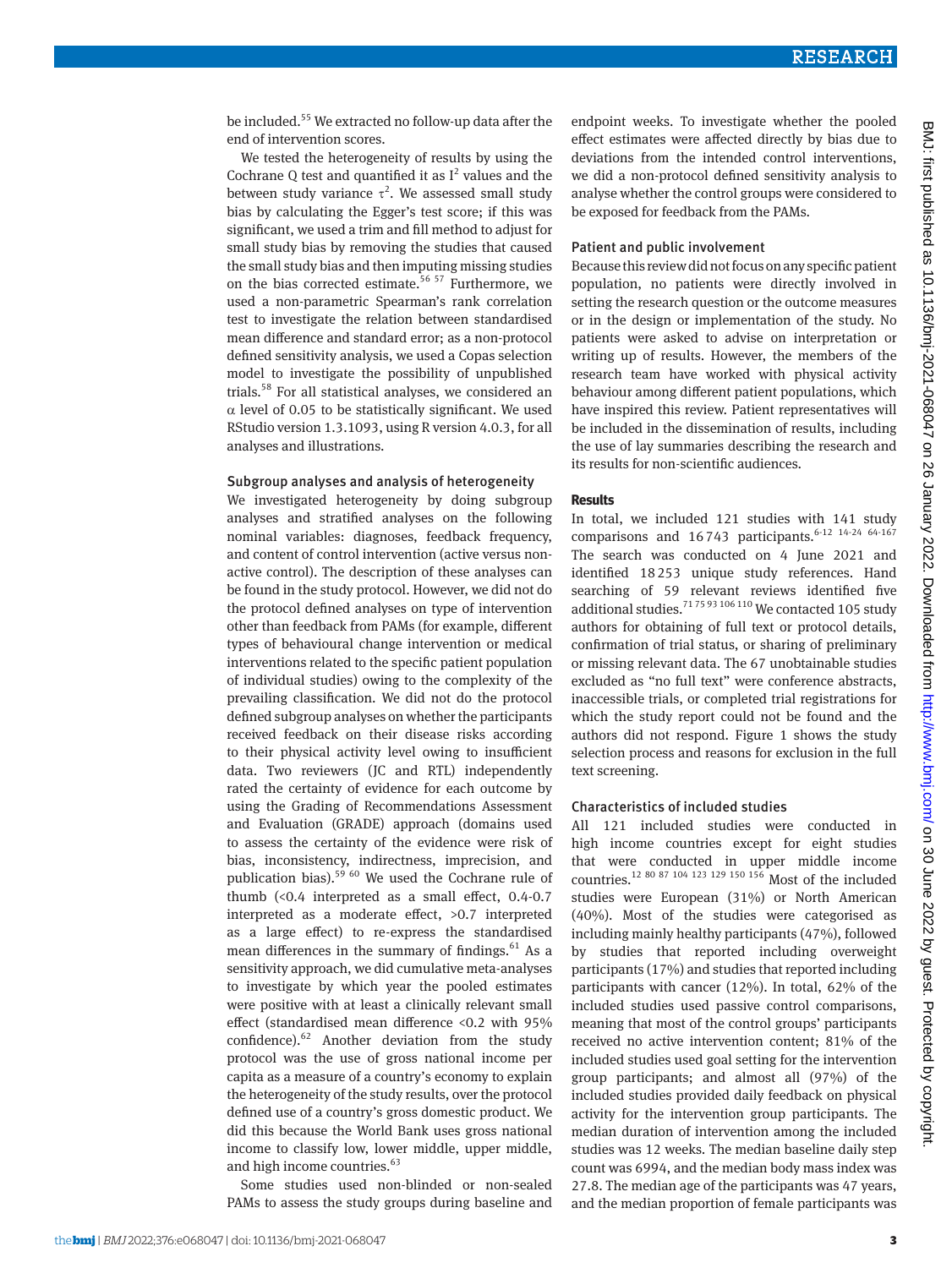

Fig 1 | PRISMA flow diagram illustrating selection of studies. NCT=National Clinical Trial registry

77%. The median sample size of the included studies was 69. Table 1 summarises the characteristics of the included studies, with detailed summary statistics and references. Appendix 1 provides information about interventions, types of PAM used in the intervention and for measuring outcomes, and further study level characteristics.

# Risk of bias in individual studies

Risk of bias assessments in individual studies, including reasons, are listed in the characteristics of included studies in appendix 1. Figure 2 illustrates the risk of bias for the three outcomes.

#### Effects of interventions on physical activity

We included 103 studies including results for 12840 participants in the meta-analysis on physical  $\frac{1}{2}$  activity.<sup>6-12</sup> 14-16 18-24 64-69 73-80 82 83 85-94 96-101 103 104 106-126 128-137 139-141 143 145-148 150-154 156 158 159 161-164 167 The overall standardised mean difference was 0.42 (95% confidence interval 0.28 to 0.55;  $I^2 = 81\%$  in favour of the PAM interventions. When we transformed the standardised mean difference to a weighted mean difference on daily steps using a median standard deviation of 2940 steps, $145$  the pooled effect equated to 1235 (95% confidence interval 823 to 1617) daily steps in favour of the intervention. No methodological heterogeneity (whether active or passive control

interventions were used; whether objective or selfreported outcome instruments were used; whether goal setting was applied; whether the participants received feedback daily, weekly, or monthly; how long the interventions lasted; what gross national income the study country had; or how the studies were assessed in terms of risk of bias) or clinical heterogeneity (participant population, baseline step count, age of participants, sex distribution of participants, or body mass index of participants) explained the heterogeneity of the results significantly or relevantly. Because of funnel plot asymmetry (positive Eggers' test, intercept 2.03 (95% confidence interval 1.32 to 2.75)) and, therefore, a risk of small study bias, we applied a trim and fill method in which 36 fictive studies were added, giving an adjusted standardised mean difference of 0.15 (−0.02 to 0.32). A Copas selection model suggested that 69 studies were left unpublished and gave an adjusted standardised mean difference of 0.15 (0.06 to 0.24). A cumulative metaanalysis showed that the standardised mean difference has been significantly larger than 0.25 since 2014. Two comparisons had standard deviations imputed for daily steps, $110 165$  as did one comparison for weekly walking minutes. $91$  Three comparisons reported only change scores and were included in the analysis after calculation of the end of treatment standardised mean difference.<sup>16 125</sup> Three studies reported results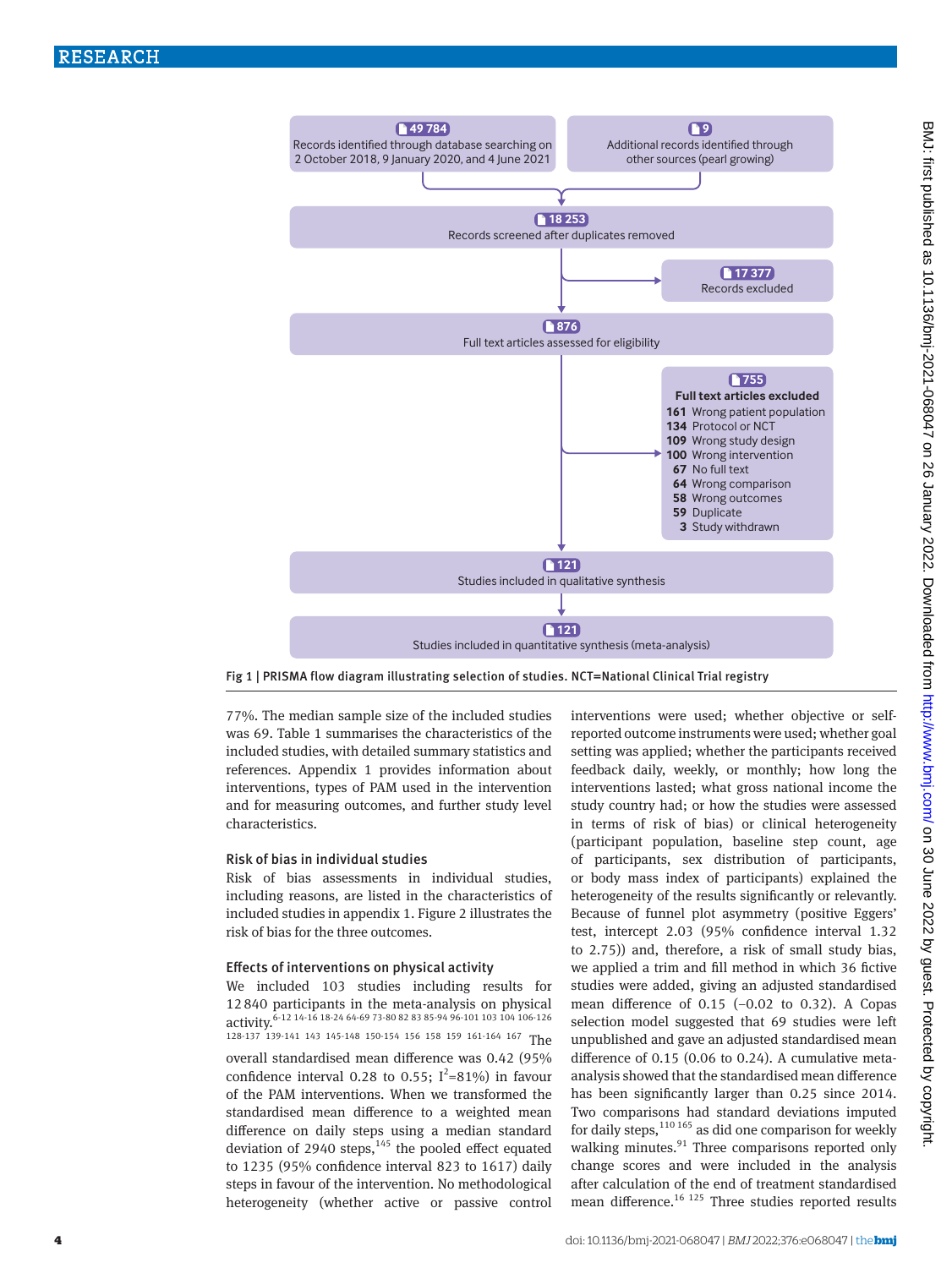| Table 1   Characteristics of included studies                                                                                                                                                     |                                          |                                     |
|---------------------------------------------------------------------------------------------------------------------------------------------------------------------------------------------------|------------------------------------------|-------------------------------------|
| Characteristics                                                                                                                                                                                   | No $\binom{96}{n}$ of studies<br>(n=121) | No (%) of participants<br>(n=16743) |
| Continent                                                                                                                                                                                         |                                          |                                     |
| Africa <sup>123</sup> 129                                                                                                                                                                         | 2(2)                                     | 103(0.6)                            |
| Asia 6 10 79 86 90 102 103 115 131 141 150 154 162                                                                                                                                                | 14(12)                                   | 1681 (10.0)                         |
| Australia <sup>7</sup> 16 65 70 75 78 108 111 113 114 130 134 146 147 157 165 168                                                                                                                 | 15 (12)                                  | 1510 (9.0)                          |
| (49152155158163164166167169170<br>Europe <sup>81315182021236466-69728388899297107112116117119121127128135145148</sup>                                                                             | 37 (31)                                  | 8047 (48.1)                         |
| 2124 125 132 133 136 140 142 143 152 153 159 161 171 172<br>North Ameri <sup>ca9</sup> 11 14 17 19 22 24 71 73 74 76 82 84 85 91 94-96 98-101 105 106 109 110 118 120 12:                         | 48 (40)                                  | 5071 (30.3)                         |
| South Ameri <sup>ca128087104156</sup>                                                                                                                                                             | 5(4)                                     | 331 (2.0)                           |
| Population                                                                                                                                                                                        |                                          |                                     |
| Participants with cancer <sup>8</sup> 2224717689 102106 117134141143                                                                                                                              | 14(12)                                   | 1630 (9.7)                          |
| Participants with cardiovascular disease <sup>90</sup>                                                                                                                                            | 1(1)                                     | 37(0.2)                             |
| Participants with diabetes 15 1678 101 118 122 140 155 162 163                                                                                                                                    | 10(8)                                    | 1177 (7.0)                          |
| 112 114 119 121 123 128 131 132 136 139 145-148 151 152 154 157-159 172<br>Healthy participants <sup>679101214192123646670757883858688939697100103104107-</sup>                                   | 57 (47)                                  | 9103 (54.4)                         |
| Participants with musculoskeletal disorders <sup>72</sup> 105 153 161                                                                                                                             | 4(3)                                     | 436 (2.6)                           |
| Participants with neurological disorders <sup>11 124</sup> 164 167                                                                                                                                | 4(3)                                     | 399 (2.4)                           |
| Participants who are overweight <sup>1873748284919294959899113115120125127135137138142</sup>                                                                                                      | 20(17)                                   | 2754 (16.4)                         |
| Participants with psychiatric disorders <sup>130 149</sup>                                                                                                                                        | 2(2)                                     | 120(0.7)                            |
| Participants with pulmonary disorders <sup>8087116156</sup>                                                                                                                                       | 2(2)                                     | 375(3.3)                            |
| Participants with other disorders <sup>65</sup> 129 133 150 166                                                                                                                                   | 5(4)                                     | 712(2.2)                            |
| Methods                                                                                                                                                                                           |                                          |                                     |
| 93 95 97 100-109 113-115 117 121 122 124 127-133 135-137 140 143 147 149 154 156-158 161 163-167 172<br>Active control interventions <sup>78</sup> 10111416-1821-246466-687071737476787982-868991 | 46 (38)                                  | 5522 (33.0)                         |
| Passive control interventions 691215192265697275808788909294969899110-11216118420123133134438139146148146148150-153155158-160162168171                                                            | 75 (62)                                  | 11221 (67.0)                        |
| Goal setting <sup>7810-1215-1821-2464-67698-7678902-99-99-0210-10-10-10-114118-122124125127-133135137-143145147148150-156158160-167172</sup>                                                      | 98 (81)                                  | 14381 (85.9)                        |
| No goal setting <sup>69</sup> 141719226779909198103109115-117123134136146149158159                                                                                                                | 23 (19)                                  | 2362 (14.1)                         |
| Daily feedback <sup>6-12</sup> 14-24 64-124 126-167                                                                                                                                               | 117 (97)                                 | 16451 (98.3)                        |
| Weekly feedback <sup>19</sup> <sup>127</sup>                                                                                                                                                      | 2(2)                                     | 209 (1.2)                           |
| Monthly feedback <sup>87125</sup>                                                                                                                                                                 | 2(2)                                     | 83 (0.5)                            |
| Other characteristics-median (interquartile range)                                                                                                                                                |                                          |                                     |
| Country gross national income per capita (US\$; No of studies=121)                                                                                                                                | 52448* (42300-65118)                     |                                     |
| Intervention length (weeks; No of studies=121)                                                                                                                                                    | $12(8-12)$                               |                                     |
| Baseline step count (No of studies=59)                                                                                                                                                            | 6994 (5158-8230)                         |                                     |
| Age of participants (years; No of studies=108)                                                                                                                                                    | 47.1 (39.0-52.5)                         |                                     |
| Sex distribution (% of female participants; No of studies=116)                                                                                                                                    | 76.8 (56.4-96.0)                         |                                     |
| Mean body mass index (No of studies=102)                                                                                                                                                          | 27.8 (24.4-30.7)                         |                                     |
| Median total No of participants (No of studies=121)                                                                                                                                               | 69 (39-152)                              |                                     |
| *Equivalent to £38760 or €46123                                                                                                                                                                   |                                          |                                     |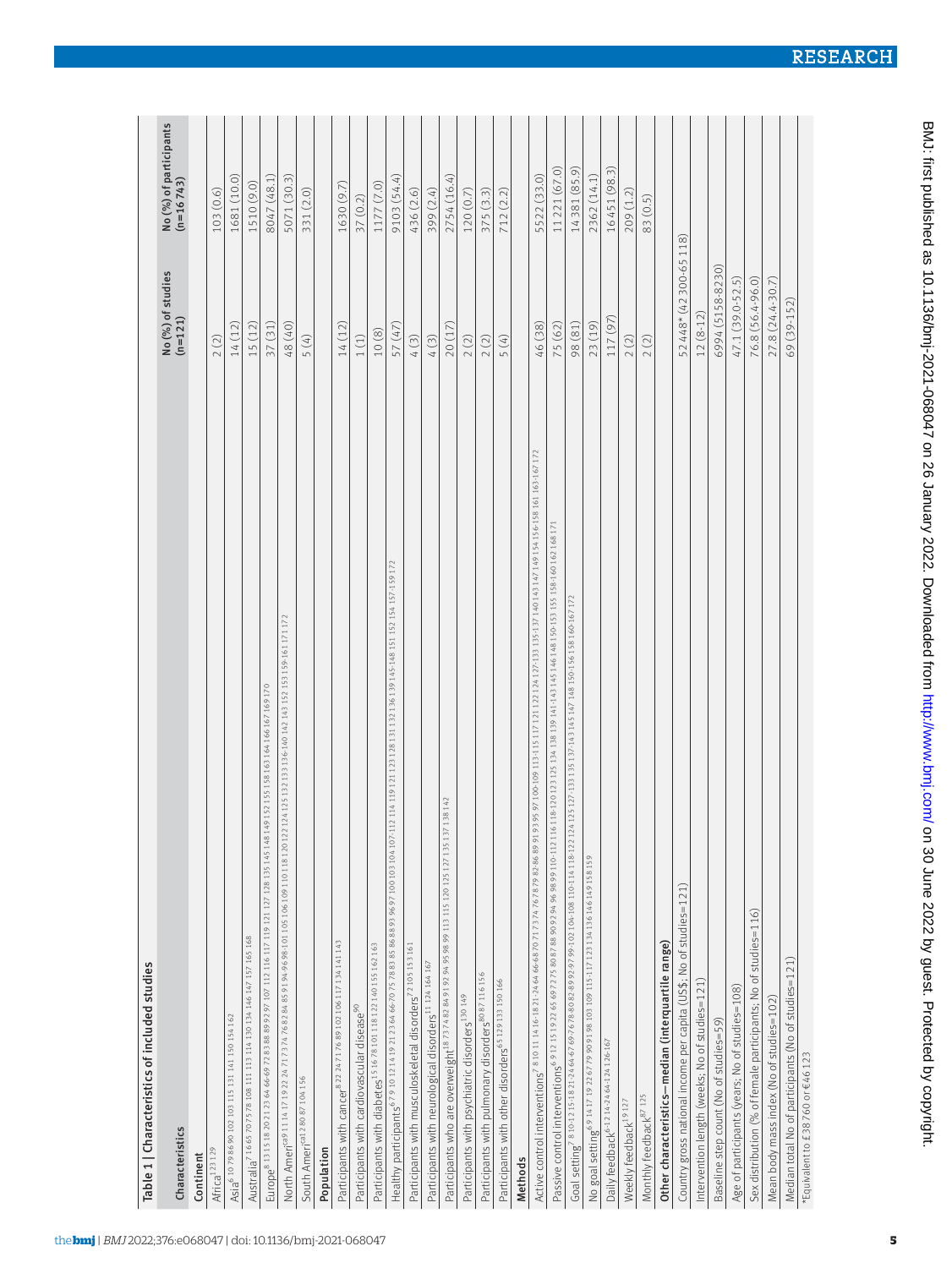

**Risk of bias for study comparisons reporting results on moderate to vigorous physical activity**





Fig 2 | Risk of bias for three outcomes

from dichotomous outcomes and were included in the analysis after calculation of the odds ratio and estimation of the individual standardised mean difference.<sup>18 89</sup><sup>101</sup>

# Effects of interventions on moderate to vigorous physical activity

We included 63 studies including results on 8250 participants in the meta-analysis on moderate to vigorous physical activity.7 11 12 15 20 22-24 67 69-74 76 82-87 90 92-95 97-100 102 105 106 108 111 114-117 119 124 126-128 132 134

# 138 142 143 145 146 149 153 155 157 162-164 166 167 172 The overall

standardised mean difference was 0.23 (0.16 to 0.30;  $I^2$ =67%) in favour of the PAM interventions. When we transformed the standardised mean difference to a weighted mean difference on weekly minutes of moderate to vigorous physical activity using a median standard deviation of 211 minutes, $165$  the pooled effect equated to 48.5 (33.8 to 63.3) minutes of moderate to vigorous physical activity in favour of the intervention. The following covariates and risk of bias items explained some of the heterogeneity of the results. Studies using objective outcome instruments for moderate to vigorous physical activity reported a lower standardised mean difference (0.14, 0.06 to 0.22) than did studies using self-reported measures (0.42, 0.22 to 0.62). Studies with low risk of bias arising from the randomisation process were found to have a larger standardised mean difference (0.28, 0.16 to 0.40) than studies with some concerns (0.04, 0.00 to 0.08) and those with high risk of bias (0.17, −3.10 to 3.44). Studies with high risk of bias in selection of the reported results were found to have a lower standardised mean difference (0.05, −0.04 to 0.14) than studies with some concerns (0.31, 0.20 to 0.42) and those with low risk of bias (0.24, 0.09 to 0.38). No other methodological heterogeneity (whether active or passive control interventions were used; whether goal setting was applied; whether the participants received feedback daily, weekly, or monthly; how long the interventions lasted; what gross national income the study country had; or how the studies were assessed in terms of other risk of bias domains) or clinical heterogeneity (participant population, baseline step count, age of participants, sex distribution of participants, or body mass index of participants) explained the heterogeneity of the results significantly or relevantly. Because of funnel plot asymmetry (positive Eggers' test, intercept 1.00 (0.59 to 1.42)) and the consequent risk of small study bias, we applied a trim and fill method in which 22 fictive studies were added, giving an adjusted standardised mean difference of 0.06 (−0.01 to 0.13). A Copas selection model suggested that 21 studies were left unpublished and gave an adjusted standardised mean difference of 0.10 (0.03 to 0.17). A cumulative metaanalysis showed that the standardised mean difference has been significantly larger than 0.15 since 2016. One comparison had standard deviations imputed for weekly moderate to vigorous physical activity. $67$  Two comparisons reported only change scores and were included in the analysis after calculation of the end of treatment standardised mean difference.<sup>111 142</sup> One study reported results from dichotomous outcomes and was included in the analysis after calculation of the odds ratio and estimation of the individual standardised mean difference.<sup>84</sup>

# Effects of interventions on sedentary time

We included 38 studies including results on 5634 participants in the meta-analysis on sedentary time.<sup>13</sup> 22 23 64 66 67 70 73 82 87 92-94 98 99 103 105 113 114 116 117 119 121 126-128 130 143 146 149 152 153 155 157 160-163 172 The overall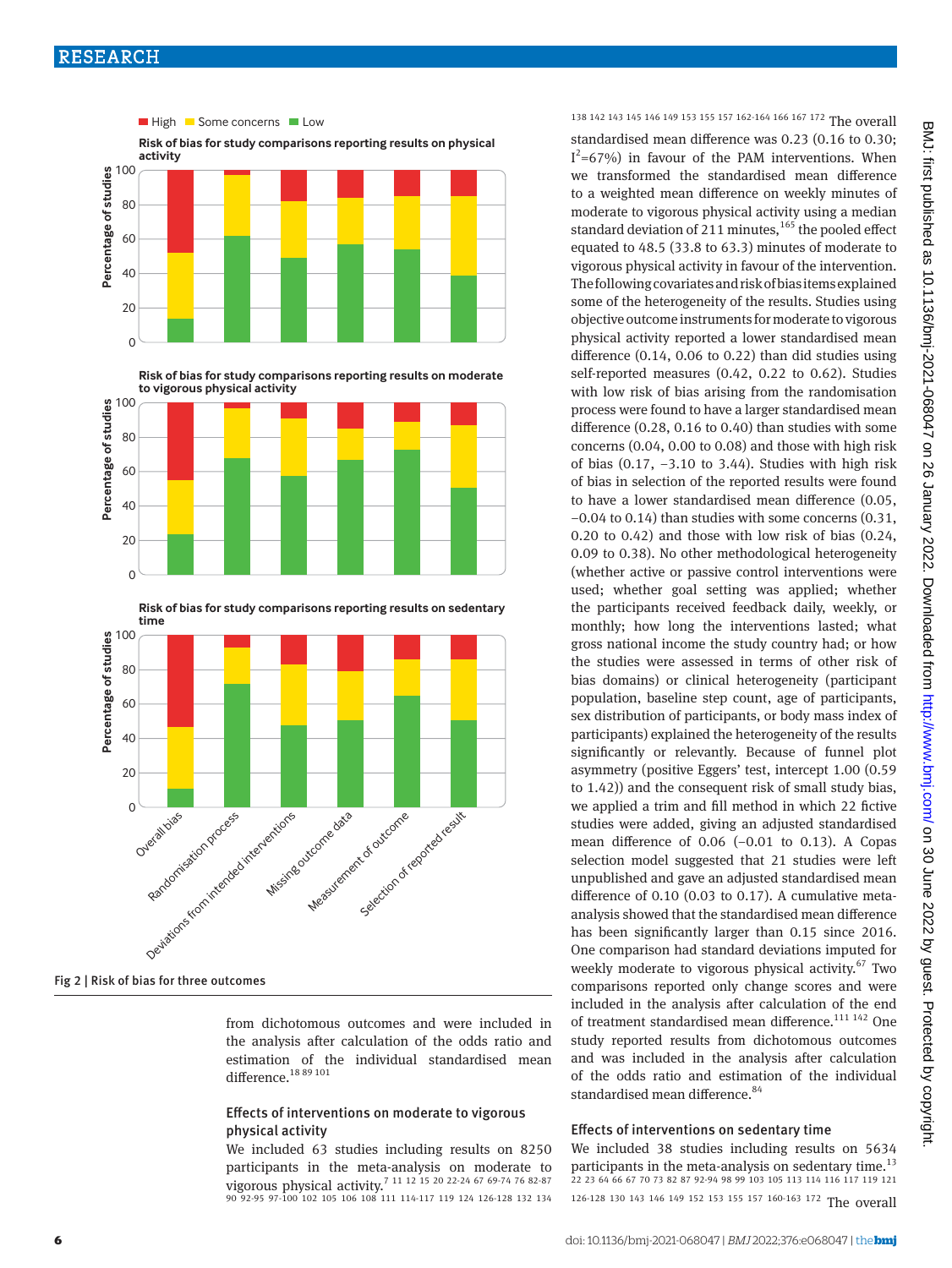standardised mean difference was −0.12 (−0.25 to 0.01;  $I^2$ =66%), favouring the PAM intervention as the intervention groups were less sedentary. When we transformed the standardised mean difference to a weighted mean difference of daily sedentary minutes using a median standard deviation of 87.2 minutes, the pooled effect equated to  $9.9$  (-0.8 to 21.8) daily minutes of sedentary time less in the intervention groups. Participant population groups were found to explain some heterogeneity (P<0.001), primarily driven by the results from studies with overweight participants having an effect size favouring the control interventions  $(0.11, -0.02)$  to 0.23) compared with the other participant populations. Country's gross national income was correlated with the effect of the interventions (coefficient 0.01, 95% confidence interval 0.00 to 0.02) per US\$10000 (£7390; €8794) increase). No other methodological heterogeneity (whether active or passive control interventions were used; whether objective or self-reported outcome instruments were used; whether goal setting was applied; whether the participants received feedback daily, weekly, or monthly; how long the interventions lasted; or how the studies were assessed in terms of risk of bias) or clinical heterogeneity (baseline step count, age of participants, sex distribution of participants, or body mass index of participants) explained the heterogeneity of the results significantly or relevantly. No funnel plot asymmetry, and therefore no risk of small study bias, was found. A cumulative meta-analysis showed that the pooled estimate has been stable around a small effect since 2020. One comparison had standard deviations imputed for weekly sitting minutes.<sup>67</sup>

Appendix 2 shows the forest plots from the random effects meta-analyses. Appendix 3 gives the full results from the subgroup analyses and meta-regressions.

# Adverse events and discontinued interventions

With 224 (6.4%) adverse events among 3501 intervention group participants and 186 (5.5%) adverse events among 3355 control group participants, we found no significant association between group allocation when summarising the risk of experiencing an adverse event in 34 studies (relative risk 1.1, 95% confidence interval 0.93 to 1.30;  $I^2=0\%$ ). With 931 (10.1%) of 9201 intervention group participants discontinuing the interventions and 713 (8.5%) among 8374 control group participants discontinuing the interventions, we found no significant association

between group allocation when summarising the risk of discontinuing interventions in 117 studies (relative risk 1.1, 0.96 to 1.20;  $I^2 = 16\%$ .

# Non-protocol defined sensitivity analyses on whether control group participants were considered to receive feedback from PAMs

We found no effect from whether the control group participants were considered to be exposed for nonblinded PAMs in baseline and endpoint measurement weeks for physical activity and moderate to vigorous physical activity. For sedentary time, the studies in which the control group was considered to receive feedback had a less favourable effect size (0.06, −0.62 to 0.74) than the other studies (−0.14, −0.27 to −0.00).

#### Summary of findings and risk of bias across studies

The following includes a summary of findings, an effect size interpretation, and a grading of the certainty of evidence (table 2).  $^{59\,61}$ 

### Physical activity

The standardised mean difference for physical activity of 0.42 (0.28 to 0.55) equates to a moderate effect that translates to a weighted mean difference of 1235 (823 to 1617) daily steps, with more steps in the intervention groups. Certainty in the effect estimate was rated as low. The considerable amount of heterogeneity ( $I^2$ =81%) could not be explained by any covariates or risk of bias items. Furthermore, the funnel plot asymmetry and findings from the trim and fill method and the Copas selection model suggest an overestimation of the effect, possibly due to publication and small study bias. Therefore, the certainty in the estimate was downgraded owing to inconsistency and the risk of small study bias due to funnel plot asymmetry.

#### Moderate to vigorous physical activity

The standardised mean difference for moderate to vigorous physical activity of 0.23 (0.16 to 0.30) equates to a small effect that translates to a weighted mean difference of 48.5 (33.8 to 63.3) minutes weekly moderate to vigorous physical activity time more in the intervention groups. Certainty in the effect estimate was rated as moderate. The substantial amount of heterogeneity  $(I^2=67\%)$  was partially explained by outcome instrument type and risk of bias items. As the risk of bias items were counterintuitively explaining

| Outcome                                   | No of | No of<br>studies participants |    | <b>SMD</b><br>(95% CI)     | <b>SMD</b><br>(95% CI)           | $\mathsf{I}^2$<br>(%) |
|-------------------------------------------|-------|-------------------------------|----|----------------------------|----------------------------------|-----------------------|
| Physical activity                         | 103   | 12840                         |    |                            | $0.42(0.28 \text{ to } 0.55)$ 81 |                       |
| Moderate to vigorous physical activity 63 |       | 8250                          |    | -0-                        | $0.23(0.16 \text{ to } 0.30)$ 67 |                       |
| Sedentary time                            | 38    | 5634                          | -- |                            | $-0.12$ $(-0.25$ to $0.01)$ 66   |                       |
|                                           |       |                               |    | $-0.4 - 0.2$ 0 0.2 0.4 0.6 |                                  |                       |

Fig 3 | Random effects meta-analysis adjusted to Hedges' g on effect of interventions on physical activity, moderate to vigorous physical activity, and sedentary time. SMD=standardised mean difference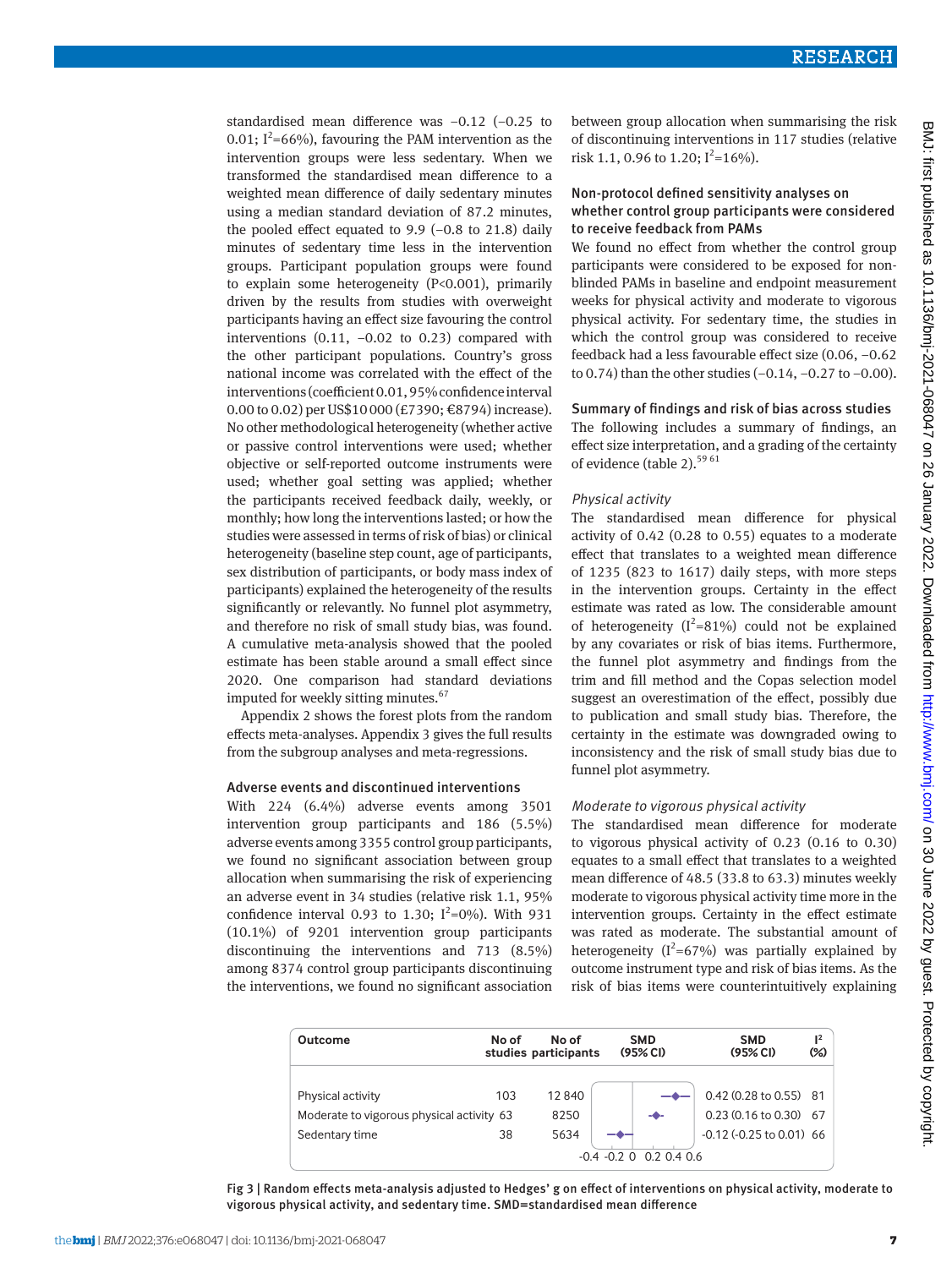| Table 2   Physical activity monitor interventions compared with control interventions—summary of findings |                                           |                                                                                                                                                                |                                                    |                                               |                           |                  |  |  |  |
|-----------------------------------------------------------------------------------------------------------|-------------------------------------------|----------------------------------------------------------------------------------------------------------------------------------------------------------------|----------------------------------------------------|-----------------------------------------------|---------------------------|------------------|--|--|--|
| <b>Outcomes</b>                                                                                           |                                           | Anticipated absolute effects*                                                                                                                                  | <b>SMD (95% CI)</b>                                | No of study compari-<br>sons and participants | Certainty of<br>evidencet | <b>Comments</b>  |  |  |  |
|                                                                                                           | Physical activity                         | SMD translates to weighted mean difference of 1235 (95% CI 823<br>to 1617) daily steps, with more steps in intervention groups                                 | $0.42$ (0.28 to 0.55) in<br>favour of intervention | 103 studies: 12 840<br>participants           | $Low + 6$                 | None             |  |  |  |
|                                                                                                           | Moderate to vigorous<br>physical activity | SMD translates to weighted mean difference of 48.5 (33.8 to 63.3)<br>minutes weekly MVPA, with more time in intervention groups                                | $0.23$ (0.16 to 0.30) in<br>favour of intervention | 63 studies: 8250<br>participants              | Moderates                 | None             |  |  |  |
|                                                                                                           | Sedentary time                            | SMD translates to weighted mean difference of 9.9 (-0.8 to 21.8)<br>daily sedentary minutes, with less time in intervention groups                             | $-0.12$ ( $-0.25$ to 0.01)                         | 38 studies: 5634<br>participants              | Moderate                  | None             |  |  |  |
|                                                                                                           | Adverse events                            | 224 (6.4%) adverse events among 3501 intervention group<br>participants; 186 (5.5%) adverse events among 3355 control<br>group participants                    | Relative risk 1.1<br>$(0.93 \text{ to } 1.30)$     | 34 studies; 6856<br>participants              | High                      | No heterogeneity |  |  |  |
|                                                                                                           | Discontinued<br>intervention (dropout)    | 931 (10.2%) of 9201 intervention group participants discontinued<br>interventions; 713 (8.5%) of 9201 control group participants<br>discontinued interventions | Relative risk 1.1<br>$(0.96 \text{ to } 1.20)$     | 117 studies: 17 575<br>participants           | High                      | No heterogeneity |  |  |  |
|                                                                                                           |                                           |                                                                                                                                                                |                                                    |                                               |                           |                  |  |  |  |

CI=confidence interval; MVPA=moderate to vigorous physical activity; SMD=standardised mean difference.

\*Absolute effects are calculated from SMDs and relevant standard deviation, as described in methods section.

†Grading of Recommendations Assessment and Evaluation (GRADE) Working Group grades of evidence: high certainty (very confident that true effect lies close to estimate of effect); moderate certainty (moderately confident in effect estimate: true effect is likely to be close to estimate of effect, but possibility that it is substantially different exists); low certainty (confidence in effect estimate is limited: true effect may be substantially different from estimate of effect); very low certainty (very little confidence in effect estimate: true effect is likely to be substantially different from estimate of effect).

‡Downgraded by one level owing to inconsistency (unexplained heterogeneity).

§Downgraded by one level owing to publication bias.

¶Downgraded by one level owing to imprecision of results.

heterogeneity (high risk of bias studies reported lower effects), no downgrading due to risk of bias was needed. Furthermore, the funnel plot asymmetry and findings from the trim and fill method and the Copas selection model suggest an overestimation of the effect, possibly due to publication and small study bias. In summary, the certainty was downgraded only owing to risk of small study bias due to funnel plot asymmetry.

#### Sedentary time

The standardised mean difference for sedentary time of −0.12 (−0.25 to 0.01) equates to a small effect that translates to a weighted mean difference of 9.9 (−0.8 to 21.8) daily sedentary minutes less in the intervention groups. Certainty in the effect estimate was rated as moderate. The overall effect estimate was affected by imprecision, as the upper and lower confidence interval limits represent a large effect and no effect, respectively. The substantial amount of heterogeneity  $(I<sup>2</sup>=66%)$  was partially explained by differences in participant population and country gross national income to a small extent. Thus, the certainty of evidence was downgraded owing to imprecision.

#### Adverse events and discontinued interventions

For both the risk of adverse events and risk of discontinuing the intervention, no heterogeneity was present. Thus, no downgrading was needed, and the certainty in the evidence was rated high for both outcomes.

#### **Discussion**

The finding that PAM based interventions effectively enhance physical activity levels was expected from previous systematic reviews on adult outpatients<sup>5</sup>; older adults<sup>25</sup>; overweight participants<sup>26</sup>; patients with chronic obstructive pulmonary disease,  $27 \times 28$  multiple sclerosis, $^{29}$  rheumatic or musculoskeletal diseases,  $^{30\,31}$ cardiometabolic conditions,  $32173$  or type 2 diabetes  $33-35$ ; former healthcare patients<sup>36</sup>; patients in cardiac

rehabilitation and with cardiovascular disease<sup>3738</sup>; and sedentary adults.<sup>39 40</sup> Previously, related systematic reviews have focused on more narrow modalities, such as step counting alone, $41$  electronic devices or other accelerometers but excluding pedometers,  $42\frac{43}{2}$ fitness trackers,  $44$  or PAMs available to consumers.  $45$ Finally, one systematic review has been published with overlapping but not similar aims, which included fewer randomised controlled trials.<sup>46</sup> Therefore, this is the first systematic review to summarise the entire body of evidence across different patient populations and different types of PAM. Our finding of a moderate effect on physical activity, equivalent to 1235 (95% confidence interval 823 to 1617) daily steps, and the small effect on moderate to vigorous physical activity, equivalent to 48.5 (33.8 to 63.3) minutes weekly MVPA time, are both clinically relevant. An increase of 1000 daily steps has previously been reported to reduce all cause mortality by  $6-36\%$ .<sup>174</sup> This association has a non-linear pattern, with the strongest association in people with fewer than 8000 daily steps.<sup>175 176</sup> Recent results for moderate to vigorous physical activity show the maximal reduction in risk of mortality to be at around 20-25 minutes of daily moderate to vigorous physical activity.<sup>177</sup> These findings support the conclusions of a systematic review investigating associations between mortality and physical activity levels and including individual data for 36383 participants, in which any physical activity level was associated with a substantially lower risk of mortality compared with the least active group.<sup>177</sup> Because of the above, the re-expression of the standardised mean difference for moderate to vigorous physical activity as a small effect might be misleading when the translated effect estimate is close to a third of the recommended level of weekly moderate to vigorous physical activity<sup>2</sup>; hence, a small effect on the physical activity behaviour could still very well be highly relevant clinically.

The small effect on sedentary time (−0.12, −0.25 to 0.01), which translates to a weighted mean difference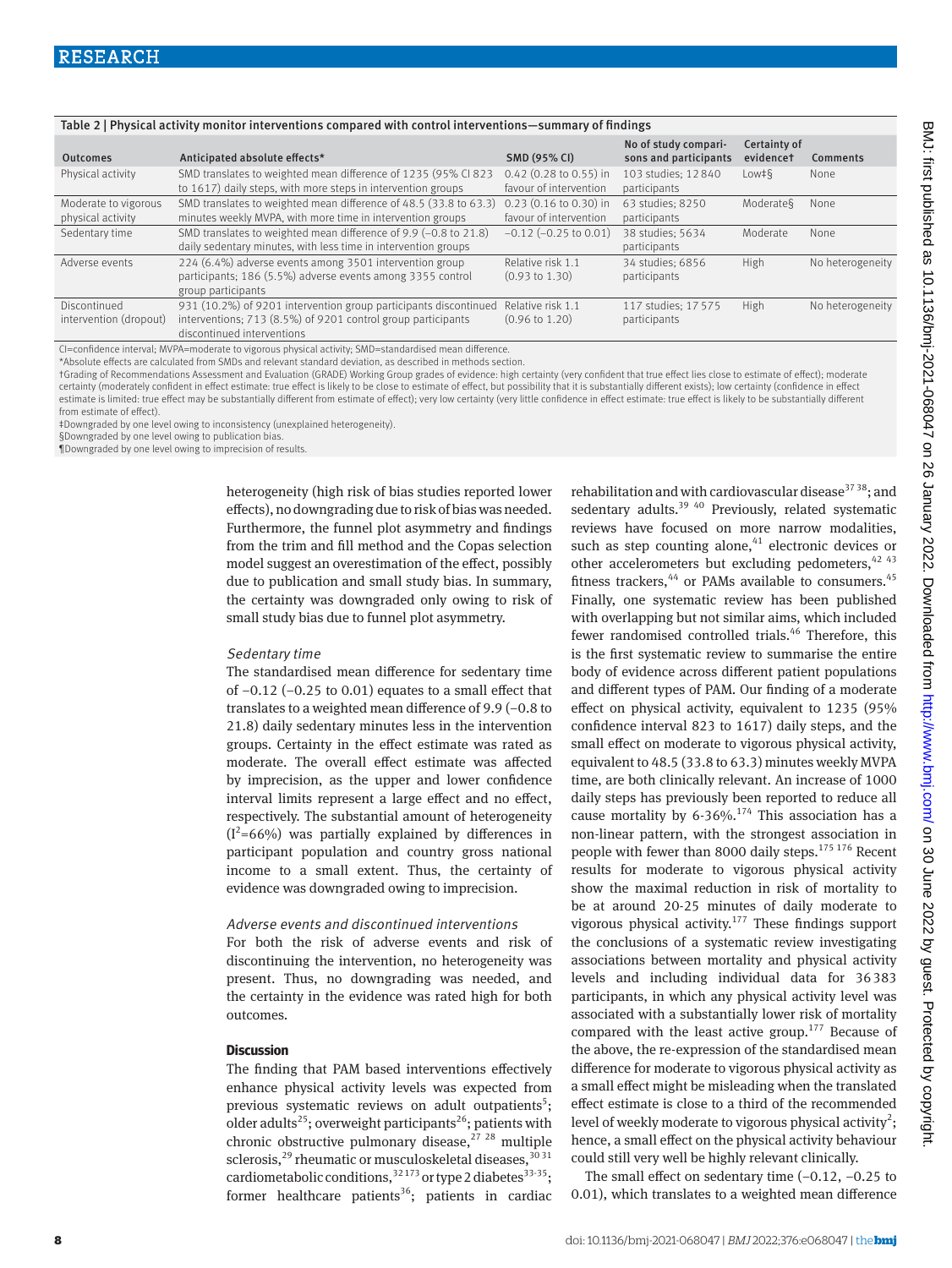of 9.9 (−0.8 to 21.8) daily sedentary minutes less in the intervention groups, might be found owing to the imprecision of the results. However, even if the estimated effect is close to the true effect size, the result lacks the clinical relevance of physical activity and moderate to vigorous physical activity, as larger effects are probably needed to reduce clinically relevant outcomes significantly.<sup>177 178</sup> However, as the strongest inverse correlation between physical activity and sedentary time has been found between light physical activity and sedentary time,  $179$  the lack of effect might be explained by participants increasing their moderate to vigorous physical activity, and thus also their physical activity, when receiving feedback from PAMs. This explanation remains theoretical, as it is outside the aim of this systematic review and meta-analysis. The lack of a clinically relevant effect on sedentary time is still noteworthy, however, as this systematic review cannot support the use of PAMs to reduce sedentary time alone.

# Factors affecting expected effect of physical activity monitoring

As seen in the subgroup analyses on physical activity, the standardised mean differences for different methodological factors and across participant populations are somewhat comparable. Thus, no clinical or methodological heterogeneity explained the heterogeneity of the results on physical activity sufficiently, and the moderate effect should be expected in most settings, no matter the population of interest.

For moderate to vigorous physical activity, some heterogeneity was explained by studies using selfreported outcome instruments reporting a larger effect than studies using objective outcome instruments. This could be explained by the questionable validity of commonly used physical activity questionnaires for assessing moderate to vigorous physical activity<sup>180</sup>; however, as the randomisation should handle any validity imbalances between groups, and thus the endpoint effect size, this explanation remains theoretical and outside the primary aim of this study. Future studies investigating moderate to vigorous physical activity should include objective outcome instruments, as self-reported outcome instruments might overestimate the effects of the intervention. Other explanations for heterogeneity of the results on moderate to vigorous physical activity include risk of bias items. However, as these explanations remain counterintuitive, with low risk of bias studies having larger effects, they are not discussed any further.

For sedentary time, the heterogeneity of the results was explained to a very small degree by studies with higher gross national income having a greater effect; however, as this result is clinically irrelevant (correlation coefficient 0.01 (0.00 to 0.02) per US\$10000 increase), the finding is not discussed any further. Lastly, the heterogeneity of the results on sedentary time was also explained by differences in participant populations, with studies including overweight participants reporting a result favouring the control interventions (0.11, −0.02 to 0.23). This could be due to overweight participants experiencing an ambiguous and even counterproductive influence from feedback from PAMs similar to the findings identified in a small study with young adults with depression or anxiety.<sup>181</sup> However, as no explanation was found from the baseline body mass index reported in the included studies, the above finding could also be due to chance alone. For the present, the use of PAMs to reduce sedentary time among overweight participants cannot be supported, and the results should be investigated further in future studies. Finally, however, all of these findings are secondary to the aim of this systematic review and meta-analyses and could, therefore, be due to chance alone.

# Publication bias

The effect sizes on physical activity and moderate to vigorous physical activity might both be affected by publication bias and small study bias. The protocol defined trim and fill adjustment added 36 and 22 fictive studies for physical activity and moderate to vigorous physical activity, respectively, and the effect sizes were adjusted to small and clinically irrelevant for physical activity and moderate to vigorous physical activity, respectively. However, an empirical evaluation of the trim and fill adjustment concludes that it might lead to an excessively conservative estimate.<sup>58</sup> Because of this, we used the non-protocol defined Copas selection model as an alternative sensitivity analysis and adjustment method to the trim and fill method.<sup>182 183</sup> The Copas selection model supported the trim and fill method for both outcomes, but it was not as conservative on moderate to vigorous physical activity as the former alternative. Statistical evaluation and especially correction of small study bias are complex; even though the expected true effect sizes for physical activity and moderate to vigorous physical activity might be overestimated, the results still suggest and support the use of PAM interventions.

# Strengths and limitations of study

With its 121 included studies, this study stands as the largest available systematic review and meta-analysis investigating the effect of PAMs on physical activity behaviour. Furthermore, it includes all populations (healthy individuals and patients) and provides precise estimates of the effect sizes for physical activity and moderate to vigorous physical activity. The following limitations should, however, be considered when interpreting the results. Firstly, a substantial amount of heterogeneity was found for all outcomes and explained to some degree only for moderate to vigorous physical activity and sedentary time. Secondly, studies conducted in high income countries are overrepresented, as only eight studies were conducted in non-high income countries, all upper middle income countries.12 80 87 104 123 129 150 156 Consequently, the external validity of our results is limited to high income countries. Thirdly, studies with a high female participation rate are overrepresented, limiting the external validity to female populations. However, as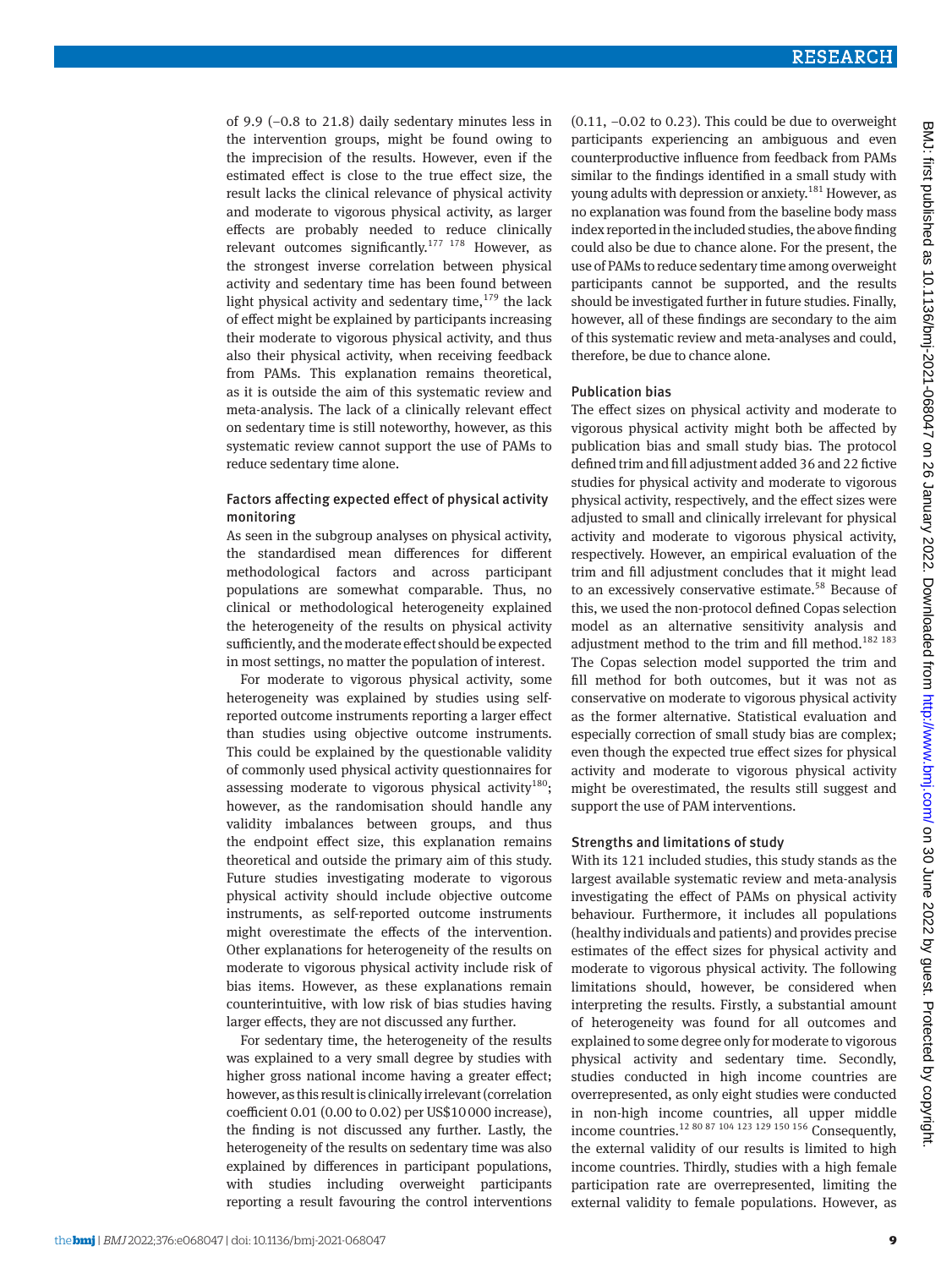the percentage of female participants in the studies did not explain any heterogeneity, the influence of gender seems to be low. Fourthly, the studies all used objective PAMs as intervention tools but included a variety of physical activity outcome instruments, including selfreported measures (according to appendix 3, 42% of comparisons for physical activity, 45% for moderate to vigorous physical activity, and 48% for sedentary time), which also explained some heterogeneity for moderate to vigorous physical activity. As previously discussed, self-reported outcome measures have a low validity for moderate to vigorous physical activity, which might explain the finding. The inclusion of studies using self-reported measures might limit our results; however, as self-reported measures seem to affect the effect estimate only for moderate to vigorous physical activity, the inclusion could also be seen as a strength for physical activity and sedentary time. Finally, some patient populations appear in only a few studies and thus few participants (cardiovascular, musculoskeletal, neurological, psychiatric, and pulmonary patient populations). This limits the generalisability to these populations, as the effect sizes might be driven by other populations. But as no evidence indicates that these populations will react differently to feedback from PAMs or suggests that they will have negative or unexpected effects, the results should apply equally.

#### Implications for practice and research

The certainty of the evidence for a moderate effect on physical activity was rated low and could very well be changed by future studies. The effect estimate might also be overestimated owing to publication bias and small study bias. The certainty of the evidence for a small effect on moderate to vigorous physical activity was rated moderate, and it is likely to be close to the true effect. However, the effect estimate might also be overestimated owing to publication bias and small study bias and affected by studies with selfreported instruments reporting larger effects. However, according to the cumulative meta-analysis, the effect estimates on physical activity have been stable for some years, which should inform future studies and encourage comparisons only where needed (for example, large scale studies on physical activity and moderate to vigorous physical activity to avoid small study bias and studies on sedentary time in general and especially among overweight adults).

Even though the effects might be overestimated, clinically relevant effects on physical activity and moderate to vigorous physical activity should be expected when implementing PAMs among healthy or patient populations. These perspectives and recommendations, however, do not apply to studies investigating the effects on sedentary time, as we provide an imprecise effect estimate with low clinical relevance on sedentary time. Because of this, future investigations on sedentary time are encouraged.

In summary, this systematic review and metaanalysis summarises the results of 121 randomised controlled trials and is the first large summary to conclude that although individual studies might show different results, this is most likely due to the expected heterogeneity of the effects among individuals and not because one type of PAM intervention is superior to others. In the future, researchers should investigate how PAMs can be used in combination with other behavioural change contents or how PAMs might affect sedentary time.

#### Conclusions

This systematic review and meta-analysis identified 121 studies with 141 comparisons investigating the effect of PAMs. We summarise the results from 16743 unique participants and provide low certainty of evidence for a moderate effect on physical activity equal to 1235 daily steps more, moderate certainty of evidence for a small effect on moderate to vigorous physical activity equal to 48.5 minutes weekly moderate to vigorous physical activity time more, and moderate certainty of evidence for a small but insignificant effect on sedentary time equal to 9.9 daily sedentary minutes less in the intervention groups. Because of the certainty of evidence, future studies could change the overall estimates and are encouraged to investigate how PAMs can be used in combination with other interventions or how PAMs can be used to reduce sedentary time.

# AUTHOR AFFILIATIONS

<sup>1</sup> Department of Public Health, Section of Social Medicine, University of Copenhagen, Copenhagen, Denmark

<sup>2</sup> Department of Occupational Therapy and Physiotherapy, Copenhagen University Hospital, Rigshospitalet Copenhagen, Denmark

<sup>3</sup> Department of Brain Injury Rehabilitation, Copenhagen University Hospital, Rigshospitalet, Denmark

4 Parker Institute, Bispebjerg and Frederiksberg Hospital, Capital Region, Frederiksberg, Denmark

5 Danish Health Authority, Copenhagen, Denmark

6 Danish Cancer Society Research Center, Danish Cancer Society, Copenhagen, Denmark

<sup>7</sup> Research Unit of Musculoskeletal Function and Physiotherapy, Department of Sports Science and Clinical Biomechanics, University of Southern Denmark, Odense, Denmark

8 Department of Physiotherapy and Occupational Therapy, Copenhagen University Hospital, Herlev and Gentofte, Denmark <sup>9</sup> Section of Health Services Research, Department of Public Health, University of Copenhagen, Denmark

We thank Andreas Lund Hessner for the help with data collection.

Contributors: RTL and JC conceived the project. CBJ and HL supervised the work. RTL, JC, and CBJ discussed and planned the analysis. RTL collected the data from online sources, and JC checked this work. VW, CBK, CK, RTL, and JC independently reviewed trials for meeting of inclusion criteria and extracted data. VW contacted corresponding authors by email to request additional data. RTL did the analysis. RTL, JC, and CBJ contributed to the interpretation of results and writing of the discussion section. All authors discussed the results and contributed to the writing and editing of the manuscript. RTL and JC are the guarantors. The corresponding author attests that all listed authors meet authorship criteria and that no others meeting the criteria have been omitted.

Funding: The content presented in this paper was produced as part of the project REACH, which has received funding from the European Union's Horizon 2020 research and innovation programme under grant agreement number 690425 ([reach2020.eu](http://reach2020.eu)). The funders had no role in considering the study design, in the collection, analysis, or interpretation of data, in the writing of the report, or in the decision to submit the article for publication.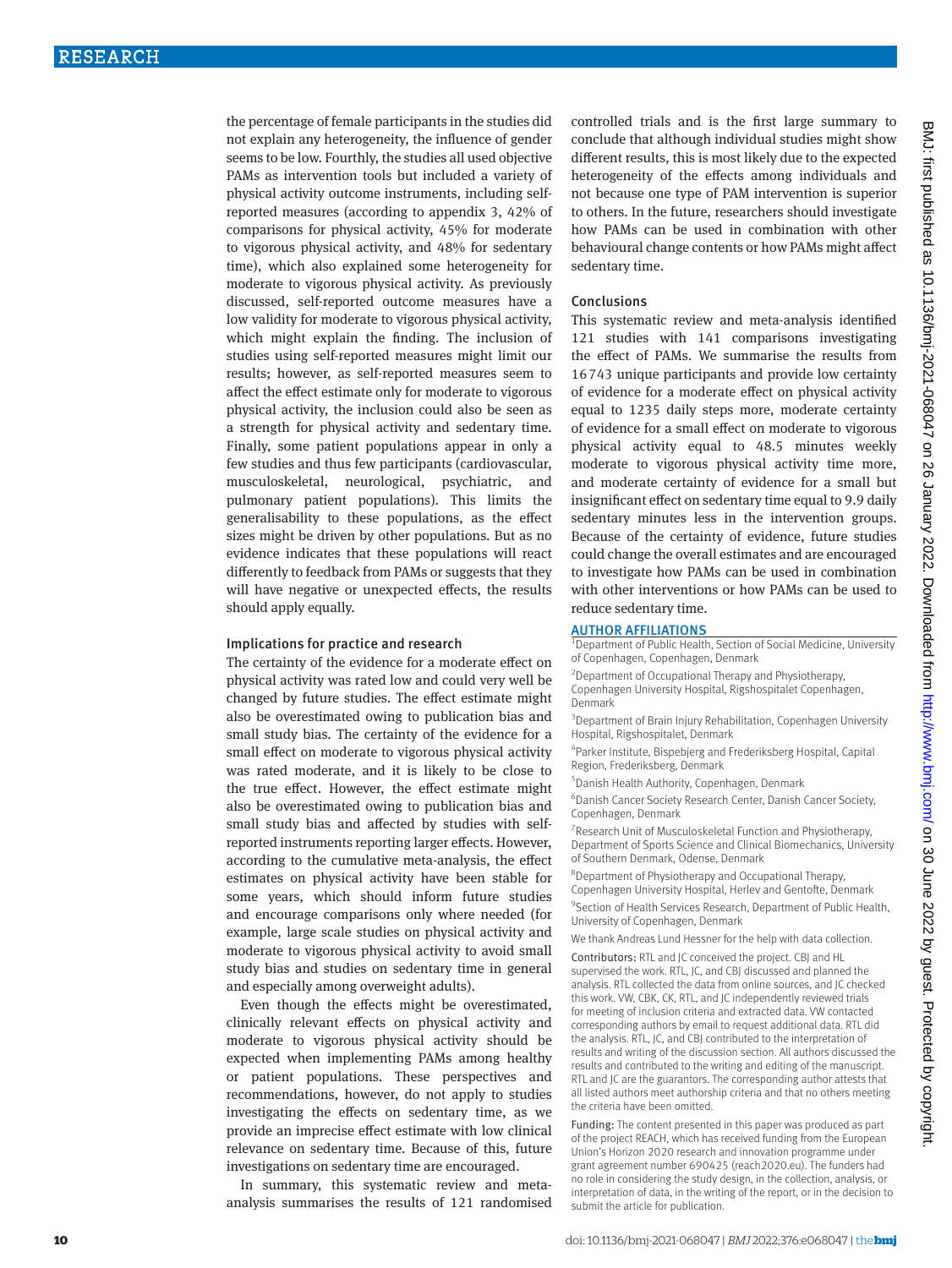Competing interests: All authors have completed the ICMJE uniform disclosure form at [www.icmje.org/disclosure-of-interest/](http://www.icmje.org/disclosure-of-interest/) and declare: support from the European Union's Horizon 2020 research and innovation programme for the submitted work; no financial relationships with any organisations that might have an interest in the submitted work in the previous three years; no other relationships or activities that could appear to have influenced the submitted work.

Ethical approval: No individual level data are included in this manuscript. All data are aggregated data from clinical trials.

Data sharing: The statistical analysis plan and dataset can be available from the corresponding author on reasonable request.

The lead authors (the manuscript's guarantors) affirm that the manuscript is an honest, accurate, and transparent account of the study being reported; that no important aspects of the study have been omitted; and that any discrepancies from the study as planned (and, if relevant, registered) have been explained.

Dissemination to participants and related patient and public communities: Results will be disseminated using social media such as LinkedIn, at international conferences such as the Scandinavian Sports Medicine Congress, and to relevant stakeholders at non-profit organisations and within healthcare.

Provenance and peer review: Not commissioned; externally peer reviewed.

This is an Open Access article distributed in accordance with the Creative Commons Attribution Non Commercial (CC BY-NC 4.0) license, which permits others to distribute, remix, adapt, build upon this work non-commercially, and license their derivative works on different terms, provided the original work is properly cited and the use is noncommercial. See: [http://creativecommons.org/licenses/by-nc/4.0/.](http://creativecommons.org/licenses/by-nc/4.0/)

- 1 Lee IM, Shiroma EJ, Lobelo F, Puska P, Blair SN, Katzmarzyk PT, Lancet Physical Activity Series Working Group. Effect of physical inactivity on major non-communicable diseases worldwide: an analysis of burden of disease and life expectancy. *Lancet* 2012;380:219-29. doi:10.1016/S0140-6736(12)61031-9
- 2 World Health Organization. WHO guidelines on physical activity and sedentary behaviour. 2020. [https://apps.who.int/iris/](https://apps.who.int/iris/handle/10665/336656) [handle/10665/336656](https://apps.who.int/iris/handle/10665/336656)
- 3 Stunkard A. A Method of Studying Physical Activity in Man. *Am J Clin Nutr* 1960;8:595-601. doi:10.1093/ajcn/8.5.595
- 4 Patel MS, Asch DA, Volpp KG. Wearable devices as facilitators, not drivers, of health behavior change. *JAMA* 2015;313:459-60. doi:10.1001/jama.2014.14781
- 5 Bravata DM, Smith-Spangler C, Sundaram V, et al. Using pedometers to increase physical activity and improve health: a systematic review. *JAMA* 2007;298:2296-304. doi:10.1001/jama.298.19.2296
- 6 Al-Anqodi N, McCullough F, Salter AM. Feasibility of smartphone application to promote physical activity in healthy Omani female adults. *Proc Nutr Soc* 2018;77. doi:10.1017/ S0029665118001556
- 7 Ashton LM, Morgan PJ, Hutchesson MJ, Rollo ME, Collins CE. Feasibility and preliminary efficacy of the 'HEYMAN' healthy lifestyle program for young men: a pilot randomised controlled trial. *Nutr J* 2017;16:2. doi:10.1186/s12937-017-0227-8
- 8 Backman M, Wengström Y, Johansson B, et al. A randomized pilot study with daily walking during adjuvant chemotherapy for patients with breast and colorectal cancer. *Acta Oncol* 2014;53:510-20. doi:1 0.3109/0284186X.2013.873820
- 9 Eisenberg MH, Phillips LA, Fowler L, Moore PJ. The Impact of E-diaries and Accelerometers on Young Adults' Perceived and Objectively Assessed Physical Activity. *Psychol Sport Exerc* 2017;30:55-63. doi:10.1016/j.psychsport.2017.01.008
- 10 Kim KA, Hwang SY. [Effects of a Daily Life-Based Physical Activity Enhancement Program for Middle-Aged Women at Risk for Cardiovascular Disease]. *J Korean Acad Nurs* 2019;49:113-25. doi:10.4040/jkan.2019.49.2.113
- 11 Motl RW, Dlugonski D, Pilutti LA, Klaren RE. Does the effect of a physical activity behavioral intervention vary by characteristics of people with multiple sclerosis?*Int J MS Care* 2015;17:65-72. doi:10.7224/1537-2073.2014-016
- 12 Ribeiro MA, Martins MA, Carvalho CRF. Interventions to increase physical activity in middle-age women at the workplace: a randomized controlled trial. *Med Sci Sports Exerc* 2014;46:1008-15. doi:10.1249/MSS.0000000000000190
- 13 Ryan JM, Fortune J, Stennett A, et al. Changing physical activity behaviour for people with multiple sclerosis: protocol of a randomised controlled feasibility trial (iStep-MS). *BMJ Open* 2017;7:e018875.
- 14 Thompson WG, Koepp GA, Levine JA. Increasing physician activity with treadmill desks. *Work* 2014;48:47-51. doi:10.3233/WOR-131708
- 15 Whelan ME, Orme MW, Kingsnorth AP, Sherar LB, Denton FL, Esliger DW. Examining the Use of Glucose and Physical Activity Self-Monitoring Technologies in Individuals at Moderate to High Risk of Developing Type 2 Diabetes: Randomized Trial. *JMIR Mhealth Uhealth* 2019;7:e14195. doi:10.2196/14195
- 16 Peacock AS, Bogossian FE, Wilkinson SA, Gibbons KS, Kim C, McIntyre HD. A Randomised Controlled Trial to Delay or Prevent Type 2 Diabetes after Gestational Diabetes: Walking for Exercise and Nutrition to Prevent Diabetes for You. *Int J Endocrinol* 2015;2015:423717. doi:10.1155/2015/423717
- 17 Martin SS, Feldman DI, Blumenthal RS, et al. mActive: A Randomized Clinical Trial of an Automated mHealth Intervention for Physical Activity Promotion. *J Am Heart Assoc* 2015;4:e002239. doi:10.1161/JAHA.115.002239
- 18 Holmes VA, Draffin CR, Patterson CC, et al, PAIGE Study Group. Postnatal Lifestyle Intervention for Overweight Women With Previous Gestational Diabetes: A Randomized Controlled Trial. *J Clin Endocrinol Metab* 2018;103:2478-87. doi:10.1210/jc.2017-02654
- 19 Eastep E, Beveridge S, Eisenman P, Ransdell L, Shultz B. Does augmented feedback from pedometers increase adults' walking behavior?*Percept Mot Skills* 2004;99:392-402. doi:10.2466/ pms.99.2.392-402
- Maselli M, Gobbi E, Carraro A. Effectiveness of individual counseling and activity monitors to promote physical activity among university students. *J Sports Med Phys Fitness* 2019;59:132-40.
- 21 Reijonsaari K, Vehtari A, Kahilakoski OP, van Mechelen W, Aro T, Taimela S. The effectiveness of physical activity monitoring and distance counseling in an occupational setting - results from a randomized controlled trial (CoAct). *BMC Public Health* 2012;12:344. doi:10.1186/1471-2458-12-344
- 22 Pope ZC, Barr-Anderson DJ, Lewis BA, Pereira MA, Gao Z. Use of wearable technology and social media to improve physical activity and dietary behaviors among college students: A 12-week randomized pilot study. *Int J Environ Res Public Health* 2019;16:3579. doi:10.3390/ijerph16193579
- Slootmaker SM, Chinapaw MJ, Schuit AJ, Seidell JC, Van Mechelen W. Feasibility and effectiveness of online physical activity advice based on a personal activity monitor: randomized controlled trial. *J Med Internet Res* 2009;11:e27. doi:10.2196/jmir.1139
- Van Blarigan EL, Chan H, Van Loon K, et al. Self-monitoring and reminder text messages to increase physical activity in colorectal cancer survivors (Smart Pace): a pilot randomized controlled trial. *BMC Cancer* 2019;19:218. doi:10.1186/s12885-019-5427-5
- 25 Larsen RT, Christensen J, Juhl CB, Andersen HB, Langberg H. Physical activity monitors to enhance amount of physical activity in older adults - a systematic review and meta-analysis. *Eur Rev Aging Phys Act* 2019;16:7. doi:10.1186/s11556-019-0213-6
- 26 de Vries HJ, Kooiman TJM, van Ittersum MW, van Brussel M, de Groot M. Do activity monitors increase physical activity in adults with overweight or obesity? A systematic review and meta-analysis. *Obesity (Silver Spring)* 2016;24:2078-91. doi:10.1002/oby.21619
- 27 Qiu S, Cai X, Wang X, et al. Using step counters to promote physical activity and exercise capacity in patients with chronic obstructive pulmonary disease: a meta-analysis. *Ther Adv Respir Dis* 2018;12:1753466618787386. doi:10.1177/1753466618787386
- 28 Armstrong M, Winnard A, Chynkiamis N, Boyle S, Burtin C, Vogiatzis I. Use of pedometers as a tool to promote daily physical activity levels in patients with COPD: a systematic review and meta-analysis. *Eur Respir Rev* 2019;28:190039. doi:10.1183/16000617.0039-2019
- 29 Rintala A, Hakala S, Paltamaa J, Heinonen A, Karvanen J, Sjögren T. Effectiveness of technology-based distance physical rehabilitation interventions on physical activity and walking in multiple sclerosis: a systematic review and meta-analysis of randomized controlled trials. *Disabil Rehabil* 2018;40:373-87. doi:10.1080/09638288.2016.12 60649
- 30 Mansi S, Milosavljevic S, Baxter GD, Tumilty S, Hendrick P. A systematic review of studies using pedometers as an intervention for musculoskeletal diseases. *BMC Musculoskelet Disord* 2014;15:231. doi:10.1186/1471-2474-15-231
- 31 Davergne T, Pallot A, Dechartres A, Fautrel B, Gossec L. Use of Wearable Activity Trackers to Improve Physical Activity Behavior in Patients With Rheumatic and Musculoskeletal Diseases: A Systematic Review and Meta-Analysis. *Arthritis Care Res (Hoboken)* 2019;71:758-67. doi:10.1002/acr.23752
- 32 Kirk MA, Amiri M, Pirbaglou M, Ritvo P. Wearable Technology and Physical Activity Behavior Change in Adults With Chronic Cardiometabolic Disease: A Systematic Review and Meta-Analysis. *Am J Health Promot* 2019;33:778-91. doi:10.1177/0890117118816278
- 33 Vaes AW, Cheung A, Atakhorrami M, et al. Effect of 'activity monitorbased' counseling on physical activity and health-related outcomes in patients with chronic diseases: A systematic review and metaanalysis. *Ann Med* 2013;45:397-412. doi:10.3109/07853890.201 3.810891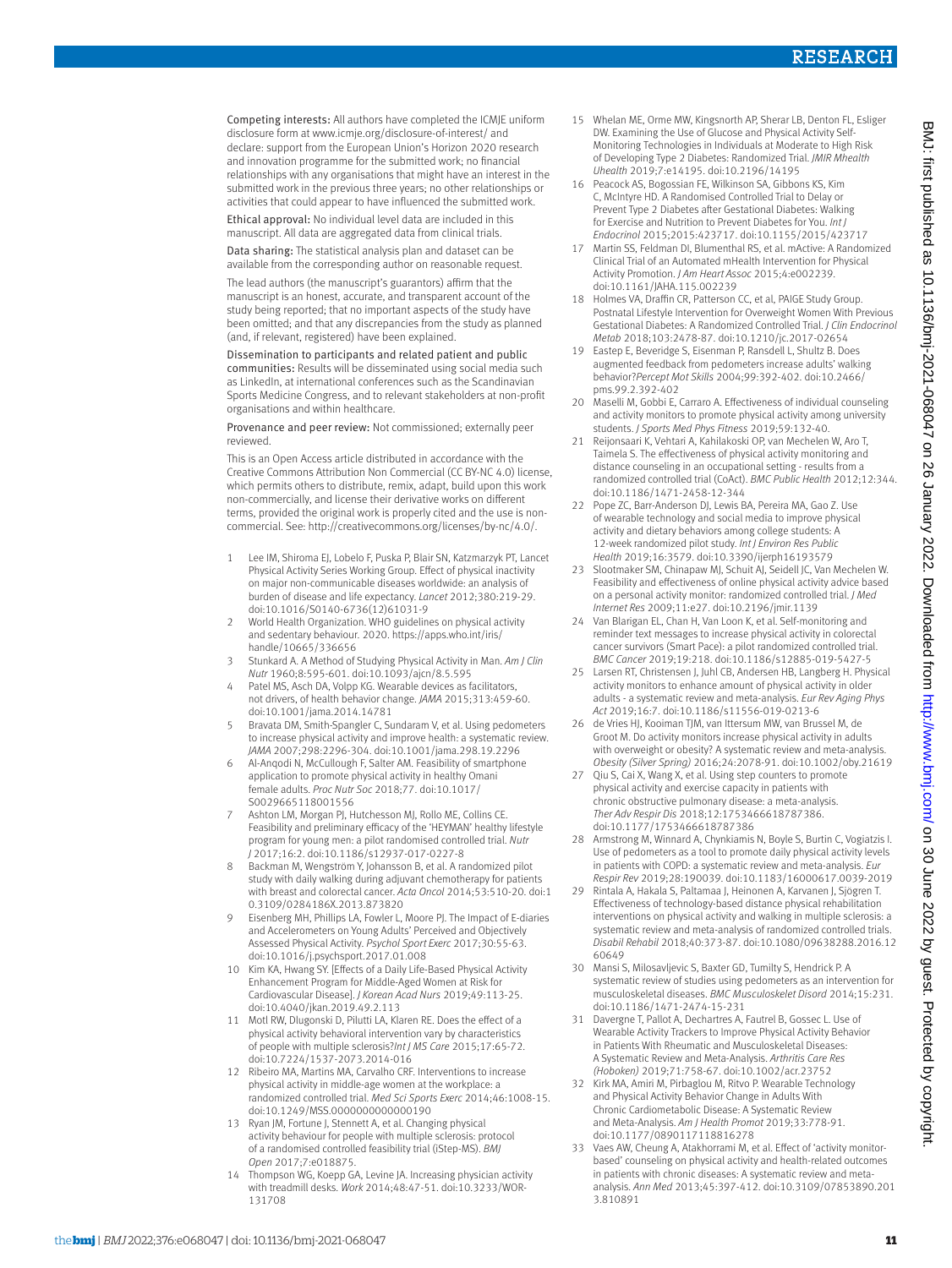- 34 Funk M, Taylor EL. Pedometer-based walking interventions for freeliving adults with type 2 diabetes: a systematic review. *Curr Diabetes Rev* 2013;9:462-71. doi:10.2174/15733998113096660084
- 35 Baskerville R, Ricci-Cabello I, Roberts N, Farmer A. Impact of accelerometer and pedometer use on physical activity and glycaemic control in people with Type 2 diabetes: a systematic review and meta-analysis. *Diabet Med* 2017;34:612-20. doi:10.1111/ dme.13331
- 36 Braakhuis HEM, Berger MAM, Bussmann JBJ. Effectiveness of healthcare interventions using objective feedback on physical activity: A systematic review and meta-analysis. *J Rehabil Med* 2019;51:151-9. doi:10.2340/16501977-2522
- 37 Hannan AL, Harders MP, Hing W, Climstein M, Coombes JS, Furness J. Impact of wearable physical activity monitoring devices with exercise prescription or advice in the maintenance phase of cardiac rehabilitation: systematic review and meta-analysis. *BMC Sports Sci Med Rehabil* 2019;11:14. doi:10.1186/s13102-019-0126-8
- 38 Kanejima Y, Kitamura M, Izawa KP. Self-monitoring to increase physical activity in patients with cardiovascular disease: a systematic review and meta-analysis. *Aging Clin Exp Res* 2019;31:163-73. doi:10.1007/s40520-018-0960-7
- 39 Qiu S, Cai X, Ju C, et al. Step Counter Use and Sedentary Time in Adults: A Meta-Analysis. *Medicine (Baltimore)* 2015;94:e1412. doi:10.1097/MD.0000000000001412
- 40 Stephenson A, McDonough SM, Murphy MH, Nugent CD, Mair JL. Using computer, mobile and wearable technology enhanced interventions to reduce sedentary behaviour: a systematic review and meta-analysis. *Int J Behav Nutr Phys Act* 2017;14:105. doi:10.1186/ s12966-017-0561-4
- 41 Chaudhry UAR, Wahlich C, Fortescue R, Cook DG, Knightly R, Harris T. The effects of step-count monitoring interventions on physical activity: systematic review and meta-analysis of communitybased randomised controlled trials in adults. *Int J Behav Nutr Phys Act* 2020;17:129. doi:10.1186/s12966-020-01020-8
- 42 Lewis ZH, Lyons EJ, Jarvis JM, Baillargeon J. Using an electronic activity monitor system as an intervention modality: A systematic review. *BMC Public Health* 2015;15:585. doi:10.1186/s12889-015-1947-3
- 43 Goode AD, Reeves MM, Eakin EG. Telephone-delivered interventions for physical activity and dietary behavior change: an updated systematic review. *Am J Prev Med* 2012;42:81-8. doi:10.1016/j. amepre.2011.08.025
- 44 Lynch C, Bird S, Lythgo N, Selva-Raj I. Changing the Physical Activity Behavior of Adults With Fitness Trackers: A Systematic Review and Meta-Analysis. *Am J Health Promot* 2020;34:418-30. doi:10.1177/0890117119895204
- 45 Brickwood K-J, Watson G, O'Brien J, Williams AD. Consumer-Based Wearable Activity Trackers Increase Physical Activity Participation: Systematic Review and Meta-Analysis. *JMIR Mhealth Uhealth* 2019;7:e11819. doi:10.2196/11819
- 46 Hakala S, Rintala A, Immonen J, Karvanen J, Heinonen A, Sjögren T. Effectiveness of physical activity promoting technology-based distance interventions compared to usual care. Systematic review, meta-analysis and meta-regression. *Eur J Phys Rehabil Med* 2017;53:953-67. doi:10.23736/S1973-9087.17.04585-3
- 47 Higgins JPT, Thomas J, Chandler J, et al, eds. Cochrane Handbook for Systematic Reviews of Interventions. 2021. [https://training.cochrane.](https://training.cochrane.org/handbook/current) [org/handbook/current](https://training.cochrane.org/handbook/current).
- 48 Shamseer L, Moher D, Clarke M, et al, PRISMA-P Group. Preferred reporting items for systematic review and meta-analysis protocols (PRISMA-P) 2015: elaboration and explanation. *BMJ* 2015;350:g7647. doi:10.1136/bmj.g7647
- Larsen RT, Wagner V, Keller C, Juhl CB, Langberg H, Christensen J. Feedback from physical activity monitors to enhance amount of physical activity in adults-a protocol for a systematic review and meta-analysis. *Syst Rev* 2019;8:53. doi:10.1186/s13643-019- 0970-3
- 50 Hall M, Juhl CB, Lund H, Thorlund JB. Knee Extensor Muscle Strength in Middle-Aged and Older Individuals Undergoing Arthroscopic Partial Meniscectomy: A Systematic Review and Meta-Analysis. *Arthritis Care Res (Hoboken)* 2015;67:1289-96. doi:10.1002/ acr.22581
- 51 Sterne JAC, Savović J, Page MJ, et al. RoB 2: a revised tool for assessing risk of bias in randomised trials. *BMJ* 2019;366:l4898. doi:10.1136/bmj.l4898
- 52 Higgins JPT, Thomas J, Chandler J, et al, eds. Cochrane Handbook for Systematic Reviews of Interventions: Chapter 5: Collecting data. 2021. [https://training.cochrane.org/handbook/current/chapter-05.](https://training.cochrane.org/handbook/current/chapter-05)
- 53 IntHout J, Ioannidis JP, Borm GF. The Hartung-Knapp-Sidik-Jonkman method for random effects meta-analysis is straightforward and considerably outperforms the standard DerSimonian-Laird method. *BMC Med Res Methodol* 2014;14:25. doi:10.1186/1471-2288- 14-25
- Lin L, Aloe AM. Evaluation of various estimators for standardized mean difference in meta-analysis. *Stat Med* 2021;40:403-26. doi:10.1002/sim.8781
- 55 Friedrich JO, Adhikari NKJ, Beyene J. Inclusion of zero total event trials in meta-analyses maintains analytic consistency and incorporates all available data. *BMC Med Res Methodol* 2007;7:5. doi:10.1186/1471-2288-7-5
- 56 Duval S, Tweedie R. Trim and fill: A simple funnel-plot-based method of testing and adjusting for publication bias in metaanalysis. *Biometrics* 2000;56:455-63. doi:10.1111/j.0006- 341X.2000.00455.x
- 57 Higgins JPT, Thomas J, Chandler J, et al, eds. Cochrane Handbook for Systematic Reviews of Interventions: Chapter 10: Addressing reporting biases. 2011. [https://handbook-5-1.cochrane.org/](https://handbook-5-1.cochrane.org/chapter_10/10_4_4_2_trim_and_fill.htm) [chapter\\_10/10\\_4\\_4\\_2\\_trim\\_and\\_fill.htm](https://handbook-5-1.cochrane.org/chapter_10/10_4_4_2_trim_and_fill.htm).
- 58 Schwarzer G, Carpenter J, Rücker G. Empirical evaluation suggests Copas selection model preferable to trim-and-fill method for selection bias in meta-analysis. *J Clin Epidemiol* 2010;63:282-8. doi:10.1016/j.jclinepi.2009.05.008
- 59 Guyatt GH, Oxman AD, Vist GE, et al, GRADE Working Group. GRADE: an emerging consensus on rating quality of evidence and strength of recommendations. *BMJ* 2008;336:924-6. doi:10.1136/ bmj.39489.470347.AD
- 60 Schünemann H, Brożek J, Guyatt G, Oxman A. GRADE Handbook. 2013. http://gdt.guidelinedevelopment.org/central\_prod/\_design/ client/handbook/handbook.html#h.1i2bwkm8zpjo.
- 61 Higgins JPT, Thomas J, Chandler J, et al, eds. Cochrane Handbook for Systematic Reviews of Interventions: Chapter 12: Interpreting results and drawing conclusions. 2011. [https://handbook-5-1.cochrane.org/](https://handbook-5-1.cochrane.org/chapter_12/12_6_2_re_expressing_smds_using_rules_of_thumb_for_effect_sizes.htm) chapter  $12/12$  6 2 re expressing smds using rules of thumb [for\\_effect\\_sizes.htm](https://handbook-5-1.cochrane.org/chapter_12/12_6_2_re_expressing_smds_using_rules_of_thumb_for_effect_sizes.htm).
- 62 Higgins JPT, Thomas J, Chandler J, et al, eds. Cochrane Handbook for Systematic Reviews of Interventions: Chapter 22: Prospective approaches to accumulating evidence. 2021. https://training. cochrane.org/handbook/current/chapter-22#section-22-4-2.
- 63 World Bank. World Bank Country and Lending Groups. 2020. [https://](https://datahelpdesk.worldbank.org/knowledgebase/articles/906519-world-bank-country-and-lending-groups) [datahelpdesk.worldbank.org/knowledgebase/articles/906519](https://datahelpdesk.worldbank.org/knowledgebase/articles/906519-world-bank-country-and-lending-groups) [world-bank-country-and-lending-groups](https://datahelpdesk.worldbank.org/knowledgebase/articles/906519-world-bank-country-and-lending-groups).
- 64 Aittasalo M, Rinne M, Pasanen M, Kukkonen-Harjula K, Vasankari T. Promoting walking among office employees - evaluation of a randomized controlled intervention with pedometers and e-mail messages. *BMC Public Health* 2012;12:403. doi:10.1186/1471- 2458-12-403
- 65 Armit CM, Brown WJ, Marshall AL, et al. Randomized trial of three strategies to promote physical activity in general practice. *Prev Med* 2009;48:156-63. doi:10.1016/j.ypmed.2008.11.009
- 66 Arrogi A, Bogaerts A, Seghers J, et al. Evaluation of stAPP: a smartphone-based intervention to reduce prolonged sitting among Belgian adults. *Health Promot Int* 2019;34:16-27. doi:10.1093/ heapro/dax046
- 67 Baker G, Gray SR, Wright A, et al, Scottish Physical Activity Research Collaboration (SPARColl). The effect of a pedometer-based community walking intervention "Walking for Wellbeing in the West" on physical activity levels and health outcomes: a 12-week randomized controlled trial. *Int J Behav Nutr Phys Act* 2010;7:51. doi:10.1186/1479-5868-7-51
- 68 Baker G, Mutrie N, Lowry R. A comparison of goals set in steps using a pedometer and goals set in minutes: a randomized controlled trial. *Int J Health Promot Educ* 2011;49:60-8. doi:10.1080/14635240.20 11.10708210 .
- 69 Baker G, Mutrie N, Lowry R. Using pedometers as motivational tools: Are goals set in steps more effective than goals set in minutes for increasing walking?*Int J Health Promot Educ* 2008;46:21-6. doi:10.1 080/14635240.2008.10708123 .
- Barwais FA, Cuddihy TF, Tomson LM. Physical activity, sedentary behavior and total wellness changes among sedentary adults: a 4-week randomized controlled trial. *Health Qual Life Outcomes* 2013;11:183. doi:10.1186/1477-7525-11-183
- 71 Basen-Engquist K, Taylor CLC, Rosenblum C, et al. Randomized pilot test of a lifestyle physical activity intervention for breast cancer survivors. *Patient Educ Couns* 2006;64:225-34. doi:10.1016/j. pec.2006.02.006
- 72 Berglind D, Yacaman-Mendez D, Lavebratt C, Forsell Y. The Effect of Smartphone Apps Versus Supervised Exercise on Physical Activity, Cardiorespiratory Fitness, and Body Composition Among Individuals With Mild-to-Moderate Mobility Disability: Randomized Controlled Trial. *JMIR Mhealth Uhealth* 2020;8:e14615. doi:10.2196/14615
- 73 Biddle SJH, Edwardson CL, Wilmot EG, et al. A Randomised Controlled Trial to Reduce Sedentary Time in Young Adults at Risk of Type 2 Diabetes Mellitus: Project STAND (Sedentary Time ANd Diabetes). *PLoS One* 2015;10:e0143398. doi:10.1371/journal.pone.0143398
- 74 Bond DS, Vithiananthan S, Thomas JG, et al. Bari-Active: a randomized controlled trial of a preoperative intervention to increase physical activity in bariatric surgery patients. *Surg Obes Relat Dis* 2015;11:169-77. doi:10.1016/j.soard.2014.07.010
- 75 Butler L, Dwyer D. Pedometers may not provide a positive effect on walking activity. *Health Promot J Austr* 2004;2004:134-6. doi:10.1071/HE04134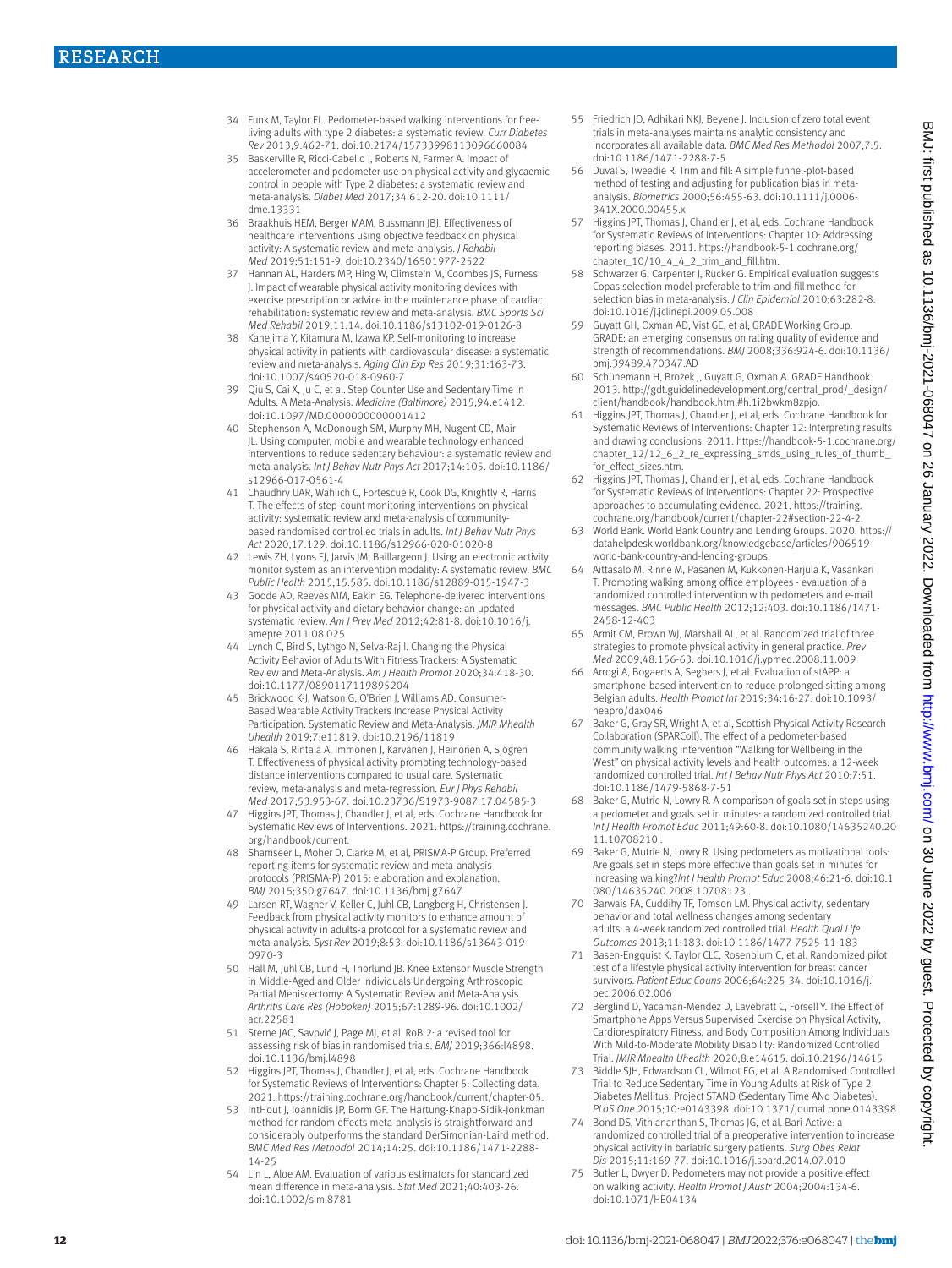- 76 Cadmus-Bertram L, Tevaarwerk AJ, Sesto ME, Gangnon R, Van Remortel B, Date P. Building a physical activity intervention into clinical care for breast and colorectal cancer survivors in Wisconsin: a randomized controlled pilot trial. *J Cancer Surviv* 2019;13:593-602. doi:10.1007/s11764-019-00778-6
- 77 Carr LJ, Karvinen K, Peavler M, Smith R, Cangelosi K. Multicomponent intervention to reduce daily sedentary time: a randomised controlled trial. *BMJ Open* 2013;3:e003261. doi:10.1136/ bmjopen-2013-003261
- 78 Cheung NW, Blumenthal C, Smith BJ, et al. A Pilot Randomised Controlled Trial of a Text Messaging Intervention with Customisation Using Linked Data from Wireless Wearable Activity Monitors to Improve Risk Factors Following Gestational Diabetes. *Nutrients* 2019;11:E590. doi:10.3390/nu11030590
- 79 Cheung P, Chen S. Emmy Man Yee Wong. Using Mobile Phone Messages in Pedometer-Based Intervention for Working Adults in Hong Kong. *Asian J Exerc Sports Sci* 2012;9:76-85.
- 80 Coelho CM, Reboredo MM, Valle FM, et al. Effects of an unsupervised pedometer-based physical activity program on daily steps of adults with moderate to severe asthma: a randomized controlled trial. *J Sports Sci* 2018;36:1186-93. doi:10.1080/02640414.2017.1364402
- 81 Cooper AJ, Dearnley K, Williams KM, et al. Protocol for Get Moving: a randomised controlled trial to assess the effectiveness of three minimal contact interventions to promote fitness and physical activity in working adults. *BMC Public Health* 2015;15:296. doi:10.1186/ s12889-015-1654-0
- 82 Creel DB, Schuh LM, Reed CA, et al. A randomized trial comparing two interventions to increase physical activity among patients undergoing bariatric surgery. *Obesity (Silver Spring)* 2016;24:1660- 8. doi:10.1002/oby.21548
- 83 Dadaczynski K, Schiemann S, Backhaus O. Promoting physical activity in worksite settings: results of a German pilot study of the online intervention Healingo fit. *BMC Public Health* 2017;17:696. doi:10.1186/s12889-017-4697-6
- 84 Dicken-Kano R, Bell MM. Pedometers as a means to increase walking and achieve weight loss. *J Am Board Fam Med* 2006;19:524-5. doi:10.3122/jabfm.19.5.524
- DuVall C, Dinger MK, Taylor EL, Bemben D. Minimal-contact physical activity interventions in women: a pilot study. *Am J Health Behav* 2004;28:280-6. doi:10.5993/AJHB.28.3.9
- 86 Finkelstein EA, Haaland BA, Bilger M, et al. Effectiveness of activity trackers with and without incentives to increase physical activity (TRIPPA): a randomised controlled trial. *Lancet Diabetes Endocrinol*  2016;4:983-95. doi:10.1016/S2213-8587(16)30284-4
- 87 Freitas PD, Silva AG, Ferreira PG, et al. Exercise Improves Physical Activity and Comorbidities in Obese Adults with Asthma. *Med Sci Sports Exerc* 2018;50:1367-76. doi:10.1249/ MSS.0000000000001574
- 88 Glynn LG, Hayes PS, Casey M, et al. Effectiveness of a smartphone application to promote physical activity in primary care: the SMART MOVE randomised controlled trial. *Br J Gen Pract* 2014;64:e384-9 . doi:10.3399/bjgp14X680461
- 89 Gokal K, Wallis D, Ahmed S, Boiangiu I, Kancherla K, Munir F. Effects of a self-managed home-based walking intervention on psychosocial health outcomes for breast cancer patients receiving chemotherapy: a randomised controlled trial. *Support Care Cancer* 2016;24:1139- 66. doi:10.1007/s00520-015-2884-5
- 90 Goto M, Takedani H, Haga N, et al. Self-monitoring has potential for home exercise programmes in patients with haemophilia. *Haemophilia* 2014;20:e121-7. doi:10.1111/hae.12355
- 91 Greene J, Sacks R, Piniewski B, Kil D, Hahn JS. The impact of an online social network with wireless monitoring devices on physical activity and weight loss. *J Prim Care Community Health* 2013;4:189-94. doi:10.1177/2150131912469546
- Grey EB, Thompson D, Gillison FB. Effects of a Web-Based, Evolutionary Mismatch-Framed Intervention Targeting Physical Activity and Diet: a Randomised Controlled Trial. *Int J Behav Med* 2019;26:645-57. doi:10.1007/s12529-019-09821-3
- 93 Hardeman W, Mitchell J, Pears S, et al, VBI Research Team. Evaluation of a very brief pedometer-based physical activity intervention delivered in NHS Health Checks in England: The VBI randomised controlled trial. *PLoS Med* 2020;17:e1003046. doi:10.1371/ journal.pmed.1003046
- 94 Harrington DM, Champagne CM, Broyles ST, Johnson WD, Tudor-Locke C, Katzmarzyk PT. Steps ahead: a randomized trial to reduce unhealthy weight gain in the Lower Mississippi Delta. *Obesity (Silver Spring)* 2014;22:E21-8. doi:10.1002/oby.20684
- 95 Hartman SJ, Nelson SH, Cadmus-Bertram LA, Patterson RE, Parker BA, Pierce JP. Technology- and Phone-Based Weight Loss Intervention: Pilot RCT in Women at Elevated Breast Cancer Risk. *Am J Prev Med* 2016;51:714-21. doi:10.1016/j.amepre.2016.06.024
- Hultquist CN, Albright C, Thompson DL. Comparison of walking recommendations in previously inactive women. *Med Sci Sports Exerc*  2005;37:676-83. doi:10.1249/01.MSS.0000158993.39760.1B
- 97 Hurling R, Catt M, Boni MD, et al. Using internet and mobile phone technology to deliver an automated physical activity program: randomized controlled trial. *J Med Internet Res* 2007;9:e7. doi:10.2196/jmir.9.2.e7
- 98 Jakicic JM, Davis KK, Rogers RJ, et al. Effect of Wearable Technology Combined With a Lifestyle Intervention on Long-term Weight Loss: The IDEA Randomized Clinical Trial. *JAMA* 2016;316:1161-71. doi:10.1001/jama.2016.12858
- 99 Katzmarzyk PT, Champagne CM, Tudor-Locke C, et al. A short-term physical activity randomized trial in the Lower Mississippi Delta. *PLoS One* 2011;6:e26667. doi:10.1371/journal.pone.0026667
- 100 Kendzor DE, Allicock M, Businelle MS, Sandon LF, Gabriel KP, Frank SG. Evaluation of a Shelter-Based Diet and Physical Activity Intervention for Homeless Adults. *J Phys Act Health* 2017;14:88-97. doi:10.1123/jpah.2016-0343
- 101 Kim C, Draska M, Hess ML, Wilson EJ, Richardson CR. A web-based pedometer programme in women with a recent history of gestational diabetes. *Diabet Med* 2012;29:278-83. doi:10.1111/j.1464- 5491.2011.03415.x
- 102 Kim JY, Lee MK, Lee DH, et al. Effects of a 12-week home-based exercise program on quality of life, psychological health, and the level of physical activity in colorectal cancer survivors: a randomized controlled trial. *Support Care Cancer* 2019;27:2933-40. doi:10.1007/s00520-018-4588-0
- 103 Kitagawa T, Higuchi Y, Todo E, Ueda T, Ando S, Murakami T. Tailored feedback reduced prolonged sitting time and improved the health of housewives: a single-blind randomized controlled pilot study. *Women Health* 2020;60:212-2 . doi:10.1080/03630242.2019.1616043
- 104 Kovelis D, Zabatiero J, Furlanetto KC, Mantoani LC, Proença M, Pitta F. Short-term effects of using pedometers to increase daily physical activity in smokers: a randomized trial. *Respir Care* 2012;57:1089- 97. doi:10.4187/respcare.01458
- 105 Li LC, Sayre EC, Xie H, Clayton C, Feehan LM. A Community-Based Physical Activity Counselling Program for People With Knee Osteoarthritis: Feasibility and Preliminary Efficacy of the Track-OA Study. *JMIR Mhealth Uhealth* 2017;5:e86. doi:10.2196/ mhealth.7863
- 106 Ligibel JA, Meyerhardt J, Pierce JP, et al. Impact of a telephone-based physical activity intervention upon exercise behaviors and fitness in cancer survivors enrolled in a cooperative group setting. *Breast Cancer Res Treat* 2012;132:205-13. doi:10.1007/s10549-011- 1882-7
- 107 Long JE, Ring C, Bosch JA, et al. A life-style physical activity intervention and the antibody response to pneumococcal vaccination in women. *Psychosom Med* 2013;75:774-82. doi:10.1097/ PSY.0b013e3182a0b664
- 108 Mansi S, Milosavljevic S, Tumilty S, Hendrick P, Higgs C, Baxter DG. Investigating the effect of a 3-month workplace-based pedometerdriven walking programme on health-related quality of life in meat processing workers: a feasibility study within a randomized controlled trial. *BMC Public Health* 2015;15:410. doi:10.1186/s12889-015- 1736-z
- 109 Matevey C, Rogers LQ, Dawson E, et al. Lack of Reactivity During Pedometer Self-Monitoring in Adults. *Meas Phys Educ Exerc Sci* 2006;10:1-11. doi:10.1207/s15327841mpee1001\_1
- 110 Melton BF, Buman MP, Vogel RL, et al. Wearable Devices to Improve Physical Activity and Sleep: A Randomized Controlled Trial of College-Aged African American Women. *J Black Stud* 2016;47:610-25. doi:10.1177/0021934716653349
- 111 Merom D, Rissel C, Phongsavan P, et al. Promoting walking with pedometers in the community: the step-by-step trial. *Am J Prev Med* 2007;32:290-7. doi:10.1016/j.amepre.2006.12.007
- 112 Miragall M, Domínguez-Rodríguez A, Navarro J, Cebolla A, Baños RM. Increasing physical activity through an Internet-based motivational intervention supported by pedometers in a sample of sedentary students: A randomised controlled trial. *Psychol Health* 2018;33:465-82. doi:10.1080/08870446.2017.1368511
- 113 Morgan PJ, Callister R, Collins CE, et al. The SHED-IT community trial: a randomized controlled trial of internet- and paper-based weight loss programs tailored for overweight and obese men. *Ann Behav Med* 2013;45:139-52. doi:10.1007/s12160-012-9424-z
- 114 Murawski B, Plotnikoff RC, Rayward AT, et al. Efficacy of an m-Health Physical Activity and Sleep Health Intervention for Adults: A Randomized Waitlist-Controlled Trial. *Am J Prev Med* 2019;57:503- 14. doi:10.1016/j.amepre.2019.05.009
- 115 Nakata Y, Sasai H, Tsujimoto T, Hashimoto K, Kobayashi H. Webbased intervention to promote weight-loss maintenance using an activity monitor: A randomized controlled trial. *Prev Med Rep* 2019;14:100839. doi:10.1016/j.pmedr.2019.100839
- 116 Obling KH, Overgaard K, Juul L, Maindal HT. Effects of a motivational, individual and locally anchored exercise intervention (MILE) on cardiorespiratory fitness: a community-based randomised controlled trial. *BMC Public Health* 2019;19:239. doi:10.1186/s12889-019- 6556-0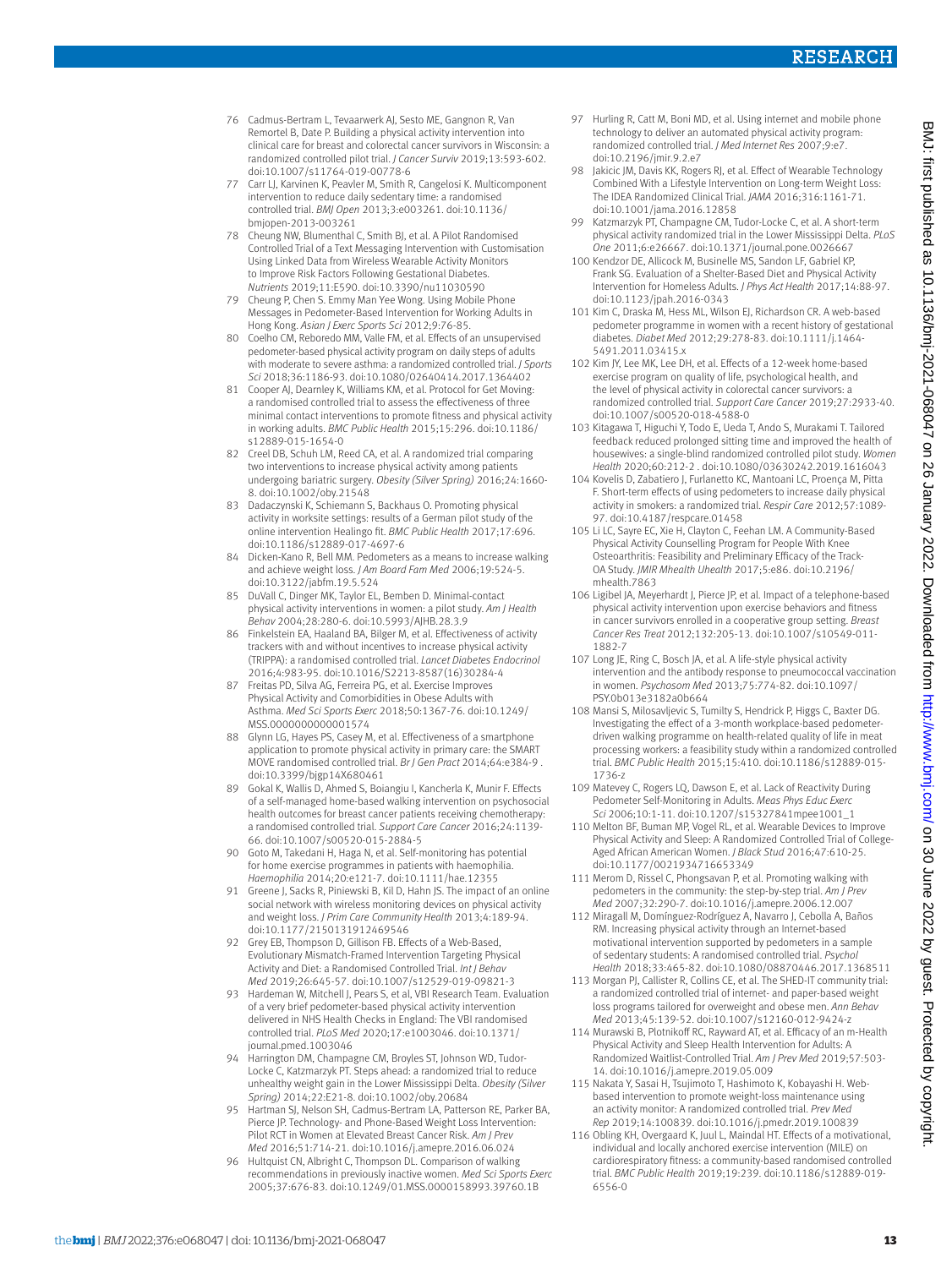- 117 Ormel HL, van der Schoot GGF, Westerink NL, Sluiter WJ, Gietema JA, Walenkamp AME. Self-monitoring physical activity with a smartphone application in cancer patients: a randomized feasibility study (SMART-trial). *Support Care Cancer* 2018;26:3915-23. doi:10.1007/ s00520-018-4263-5
- 118 Paschali AA, Goodrick GK, Kalantzi-Azizi A, Papadatou D, Balasubramanyam A. Accelerometer feedback to promote physical activity in adults with type 2 diabetes: a pilot study. *Percept Mot Skills* 2005;100:61-8. doi:10.2466/pms.100.1.61-68
- 119 Pears S, Bijker M, Morton K, et al, VBI Programme Team. A randomised controlled trial of three very brief interventions for physical activity in primary care. *BMC Public Health* 2016;16:1033. doi:10.1186/s12889-016-3684-7
- 120 Pellegrini CA, Verba SD, Otto AD, Helsel DL, Davis KK, Jakicic JM. The comparison of a technology-based system and an in-person behavioral weight loss intervention. *Obesity (Silver Spring)* 2012;20:356-63. doi:10.1038/oby.2011.13
- 121 Petersen CB, Severin M, Hansen AW, Curtis T, Grønbæk M, Tolstrup JS. A population-based randomized controlled trial of the effect of combining a pedometer with an intervention toolkit on physical activity among individuals with low levels of physical activity or fitness. *Prev Med* 2012;54:125-30. doi:10.1016/j.ypmed.2011.12.012
- 122 Piette JD, Richardson C, Himle J, et al. A randomized trial of telephonic counseling plus walking for depressed diabetes patients. *Med Care* 2011;49:641-8. doi:10.1097/MLR.0b013e318215d0c9
- 123 Pillay JD, Kolbe-Alexander TL, Proper KI, et al. Steps that count! A feasibility study of a pedometer-based, health-promotion intervention in an employed, South African population. *South Afr Sports Med Assoc* 2014;26:15-19. doi:10.7196/SAJSM.500
- 124 Plow M, Finlayson M, Liu J, Motl RW, Bethoux F, Sattar A. Randomized Controlled Trial of a Telephone-Delivered Physical Activity and Fatigue Self-management Interventions in Adults With Multiple Sclerosis. *Arch Phys Med Rehabil* 2019;100:2006-14. . doi:10.1016/j. apmr.2019.04.022
- 125 Polzien KM, Jakicic JM, Tate DF, Otto AD. The efficacy of a technologybased system in a short-term behavioral weight loss intervention. *Obesity (Silver Spring)* 2007;15:825-30. doi:10.1038/oby.2007.584
- 126 Pope ZC, Zeng N, Zhang R, Lee HY, Gao Z. Effectiveness of Combined Smartwatch and Social Media Intervention on Breast Cancer Survivor Health Outcomes: A 10-Week Pilot Randomized Trial. *J Clin Med* 2018;7:E140. doi:10.3390/jcm7060140
- 127 Poston L, Briley AL, Barr S, et al. Developing a complex intervention for diet and activity behaviour change in obese pregnant women (the UPBEAT trial); assessment of behavioural change and process evaluation in a pilot randomised controlled trial. *BMC Pregnancy Childbirth* 2013;13:148. doi:10.1186/1471-2393-13-148
- 128 Recio-Rodriguez JI, Agudo-Conde C, Martin-Cantera C, et al, EVIDENT Investigators. Short-Term Effectiveness of a Mobile Phone App for Increasing Physical Activity and Adherence to the Mediterranean Diet in Primary Care: A Randomized Controlled Trial (EVIDENT II Study). *J Med Internet Res* 2016;18:e331. doi:10.2196/jmir.6814
- 129 Roos R, Myezwa H, van Aswegen H, Musenge E. Effects of an education and home-based pedometer walking program on ischemic heart disease risk factors in people infected with HIV: a randomized trial. *J Acquir Immune Defic Syndr* 2014;67:268-76. doi:10.1097/ QAI.0000000000000299
- 130 Rosenbaum S, Sherrington C, Tiedemann A. Exercise augmentation compared with usual care for post-traumatic stress disorder: a randomized controlled trial. *Acta Psychiatr Scand* 2015;131:350-9. doi:10.1111/acps.12371
- 131 Alshahrani A, Siddiqui A, Khalil S, et al. WhatsApp-based intervention for promoting physical activity among female college students Saudi Arabia: a randomized controlled trial. *East Mediterr Health J* 2021;27:782-9. doi:10.26719/emhj.21.012
- 132 Sharp P, Caperchione C. The effects of a pedometer-based intervention on first-year university students: A randomized control trial. *J Am Coll Health* 2016;64:630-8. doi:10.1080/07448481.2016.1217538
- 133 Sheshadri A, Kittiskulnam P, Lazar AA, Johansen KL. A Walking Intervention to Increase Weekly Steps in Dialysis Patients: A Pilot Randomized Controlled Trial. *Am J Kidney Dis* 2020;75:488-96. doi:10.1053/j.ajkd.2019.07.026
- 134 Singh B, Spence RR, Sandler CX, Tanner J, Hayes SC. Feasibility and effect of a physical activity counselling session with or without provision of an activity tracker on maintenance of physical activity in women with breast cancer - A randomised controlled trial. *J Sci Med Sport* 2020;23:283-90. doi:10.1016/j.jsams.2019.09.019
- 135 Sniehotta FF, Evans EH, Sainsbury K, et al. Behavioural intervention for weight loss maintenance versus standard weight advice in adults with obesity: A randomised controlled trial in the UK (NULevel Trial). *PLoS Med* 2019;16:e1002793. doi:10.1371/journal.pmed.1002793
- 136 Spence JC, Burgess J, Rodgers W, Murray T. Effect of pretesting on intentions and behaviour: a pedometer and walking intervention. *Psychol Health* 2009;24:777-89. doi:10.1080/08870440801989938
- 137 Staudter M, Dramiga S, Webb L, Hernandez D, Cole R. Effectiveness of pedometer use in motivating active duty and other military healthcare beneficiaries to walk more. *US Army Med Dep J*  2011;108-19.
- 138 Thomas JG, Raynor HA, Bond DS, et al. Weight loss in Weight Watchers Online with and without an activity tracking device compared to control: A randomized trial. *Obesity (Silver Spring)* 2017;25:1014-21. doi:10.1002/oby.21846
- 139 Thorndike AN, Mills S, Sonnenberg L, et al. Activity monitor intervention to promote physical activity of physicians-in-training: randomized controlled trial. *PLoS One* 2014;9:e100251. doi:10.1371/journal.pone.0100251
- 140 Tudor-Locke C, Bell RC, Myers AM, et al. Controlled outcome evaluation of the First Step Program: a daily physical activity intervention for individuals with type II diabetes. *Int J Obes Relat Metab Disord* 2004;28:113-9. doi:10.1038/sj.ijo.0802485
- 141 Uhm KE, Yoo JS, Chung SH, et al. Effects of exercise intervention in breast cancer patients: is mobile health (mHealth) with pedometer more effective than conventional program using brochure? *Breast Cancer Res Treat* 2017;161:443-52. doi:10.1007/s10549-016- 4065-8
- 142 Unick JL, O'Leary KC, Bond DS, Wing RR. Physical activity enhancement to a behavioral weight loss program for severely obese individuals: A preliminary investigation. *ISRN Obes* 2012;2012. doi:10.5402/2012/465158
- 143 Vallance JK, Courneya KS, Plotnikoff RC, Yasui Y, Mackey JR. Randomized controlled trial of the effects of print materials and step pedometers on physical activity and quality of life in breast cancer survivors. *J Clin Oncol* 2007;25:2352-9. doi:10.1200/ JCO.2006.07.9988
- 144 Vallance JK, Friedenreich CM, Lavallee CM, et al. Exploring the Feasibility of a Broad-Reach Physical Activity Behavior Change Intervention for Women Receiving Chemotherapy for Breast Cancer: A Randomized Trial. *Cancer Epidemiol Biomarkers Prev* 2016;25:391- 8. doi:10.1158/1055-9965.EPI-15-0812
- 145 Van Hoye K, Wijtzes AI, Lefevre J, De Baere S, Boen F. Year-round effects of a four-week randomized controlled trial using different types of feedback on employees' physical activity. *BMC Public Health* 2018;18:492. doi:10.1186/s12889-018-5402-0
- 146 Vandelanotte C, Duncan MJ, Maher CA, et al. The Effectiveness of a Web-Based Computer-Tailored Physical Activity Intervention Using Fitbit Activity Trackers: Randomized Trial. *J Med Internet Res* 2018;20:e11321. doi:10.2196/11321
- 147 Wallbank G, Sherrington C, Canning CG, et al. Active women over 50: study protocol for RCT of a low-dose information and support program to promote physical activity behaviour change. *BMC Public Health* 2019;19:1225. doi:10.1186/s12889-019-7514-6
- 148 Walsh JC, Corbett T, Hogan M, Duggan J, McNamara A. An mHealth Intervention Using a Smartphone App to Increase Walking Behavior in Young Adults: A Pilot Study. *JMIR Mhealth Uhealth* 2016;4:e109. doi:10.2196/mhealth.5227
- 149 Williams J, Stubbs B, Richardson S, et al. 'Walk this way': results from a pilot randomised controlled trial of a health coaching intervention to reduce sedentary behaviour and increase physical activity in people with serious mental illness. *BMC Psychiatry* 2019;19:287. doi:10.1186/s12888-019-2274-5
- 150 Omar NO, Ahmad RA, Mohd Shah MS, Aminuddin AA, Chellappan KC. Amelioration of inflammation in young men with cardiovascular risks participating pedometer-based walking programme. *Med J Malaysia* 2021;76:375-81.
- 151 Poirier J, Bennett WL, Jerome GJ, et al. Effectiveness of an Activity Tracker- and Internet-Based Adaptive Walking Program for Adults: A Randomized Controlled Trial. *J Med Internet Res* 2016;18:e34. doi:10.2196/jmir.5295
- 152 Anderson AS, Chong HY, Craigie AM, et al. A novel approach to increasing community capacity for weight management a volunteer-delivered programme (ActWELL) initiated within breast screening clinics: a randomised controlled trial. *Int J Behav Nutr Phys Act* 2021;18:34. doi:10.1186/s12966- 021-01099-7
- 153 Li LC, Feehan LM, Xie H, et al. Efficacy of a Physical Activity Counseling Program With Use of a Wearable Tracker in People With Inflammatory Arthritis: A Randomized Controlled Trial. *Arthritis Care Res (Hoboken)* 2020;72:1755-65. doi:10.1002/acr.24199
- 154 Kong S, Lee JK, Kang D, et al. Comparing the Effectiveness of a Wearable Activity Tracker in Addition to Counseling and Counseling Only to Reinforce Leisure-Time Physical Activity among Breast Cancer Patients: A Randomized Controlled Trial. *Cancers (Basel)* 2021;13:2692. doi:10.3390/cancers13112692
- 155 Haufe S, Kahl KG, Kerling A, et al. Employers With Metabolic Syndrome and Increased Depression/Anxiety Severity Profit Most From Structured Exercise Intervention for Work Ability and Quality of Life. *Front Psychiatry* 2020;11:562. doi:10.3389/ fpsyt.2020.00562